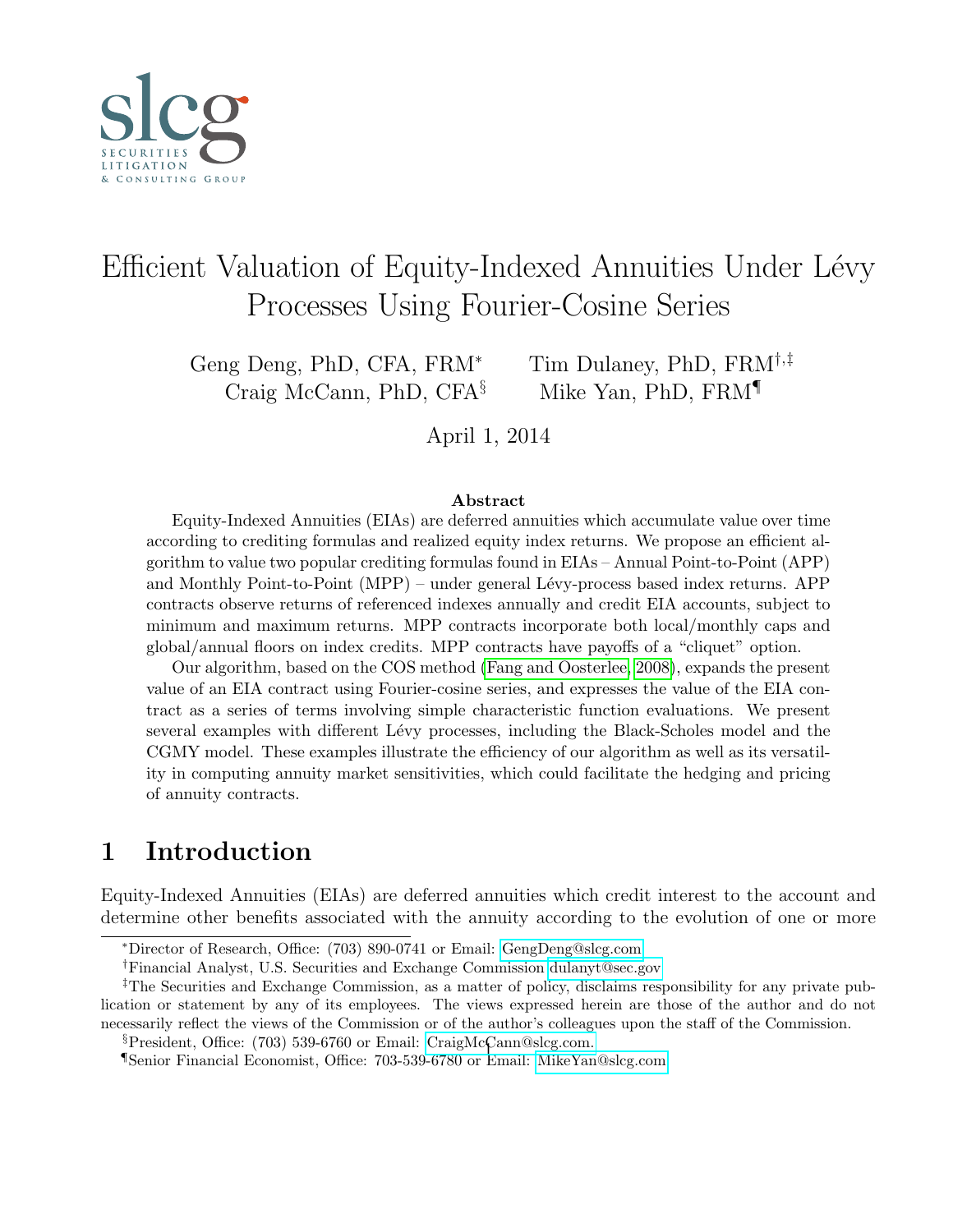underlying equity indexes operating through a crediting formula.

EIAs specify a minimum rate of return and the potential for further gains depending on the linked index or indexes. EIAs accumulate credits in an account value during a "deferral period" and then after the end of the deferral period the account value can be cashed out or annuitized during the "annuitization period".

Rather than simple direct exposure to stock market returns, EIAs generally use complex crediting formulas to determine annual credits and, eventually, the amount that is available to be annuitized. The common point-to-point crediting formula can be further differentiated by the frequency that the returns are observed:

- Annual Point-to-Point (APP) contracts observe percentage changes in the linked index level or levels annually and credit investors' account values subject to an annual floor and cap. If the index return is below a guaranteed minimum rate, this minimum rate is credited.
- Monthly Point-to-Point (MPP) contracts observe percentage changes in the index levels monthly. On each policy anniversary, the monthly capped index returns for the twelve preceding months are summed to produce the annual crediting rate. The greater of this rate and the guaranteed minimum rate specified by the contract is then applied to the account value.

APP contracts have the payoff of plain vanilla European options annually. MPP contract payoffs are path-dependent within each contract year. In this paper, we advocate a unified valuation approach for both APP and MPP type contracts.

EIA crediting formulas have been studied previously in literature. [Tiong \(2010\)](#page-21-0) values several EIA types, including point-to-point, using Esscher transforms and assuming geometric Brownian motion. [Lee \(2003\)](#page-21-1) constructs and values alternative EIAs with barrier options. [Lin and Tan](#page-21-2) [\(2003\)](#page-21-2) provide pricing formulas for several types of EIAs using an asset price that follows geometric Brownian motion with stochastic interest rates. [Jaimungal \(2004\)](#page-20-1) develops closed-form expressions for the prices of point-to-point EIAs assuming the underlying asset follows a – Variance Gamma  $(VG)$  process.<sup>[1](#page-0-0)</sup> Jaimungal and Young  $(2005)$  explore the effect of heavy-tailed asset returns on the valuation of EIAs. [Gaillardetz and Lin \(2006\)](#page-20-3) study the effect on the valuation of EIAs of dropping the usual assumption that mortality risk can be diversified. [Boyle and Tian \(2008\)](#page-20-4) apply constraints based on investor preferences to provide optimal EIA contract designs from the investor's prospective. [Kijima and Wong \(2007\)](#page-20-5) include the effect of stochastic interest rates using an extended Vasicek model for the valuation of ratchet EIAs. [Yuen and Yang \(2010\)](#page-21-3) find that a trinomial tree method can be efficient when valuing EIA's with embedded Asian options using a regime-switching model with stochastic interest rates and volatility.

MPP contracts specify a minimum return at contract anniversaries while applying local caps to each monthly return. Cliquet options, cited by [Wilmott \(2002\)](#page-21-4) as "the height of fashion in

 $1$  There is some discrepancy between the European call option valuation formula in the literature. See [Madan et al.](#page-21-5) [\(1998\)](#page-21-5), [Jaimungal](#page-20-1) [\(2004\)](#page-20-1), and [Ballotta](#page-20-6) [\(2010\)](#page-20-6) for three examples.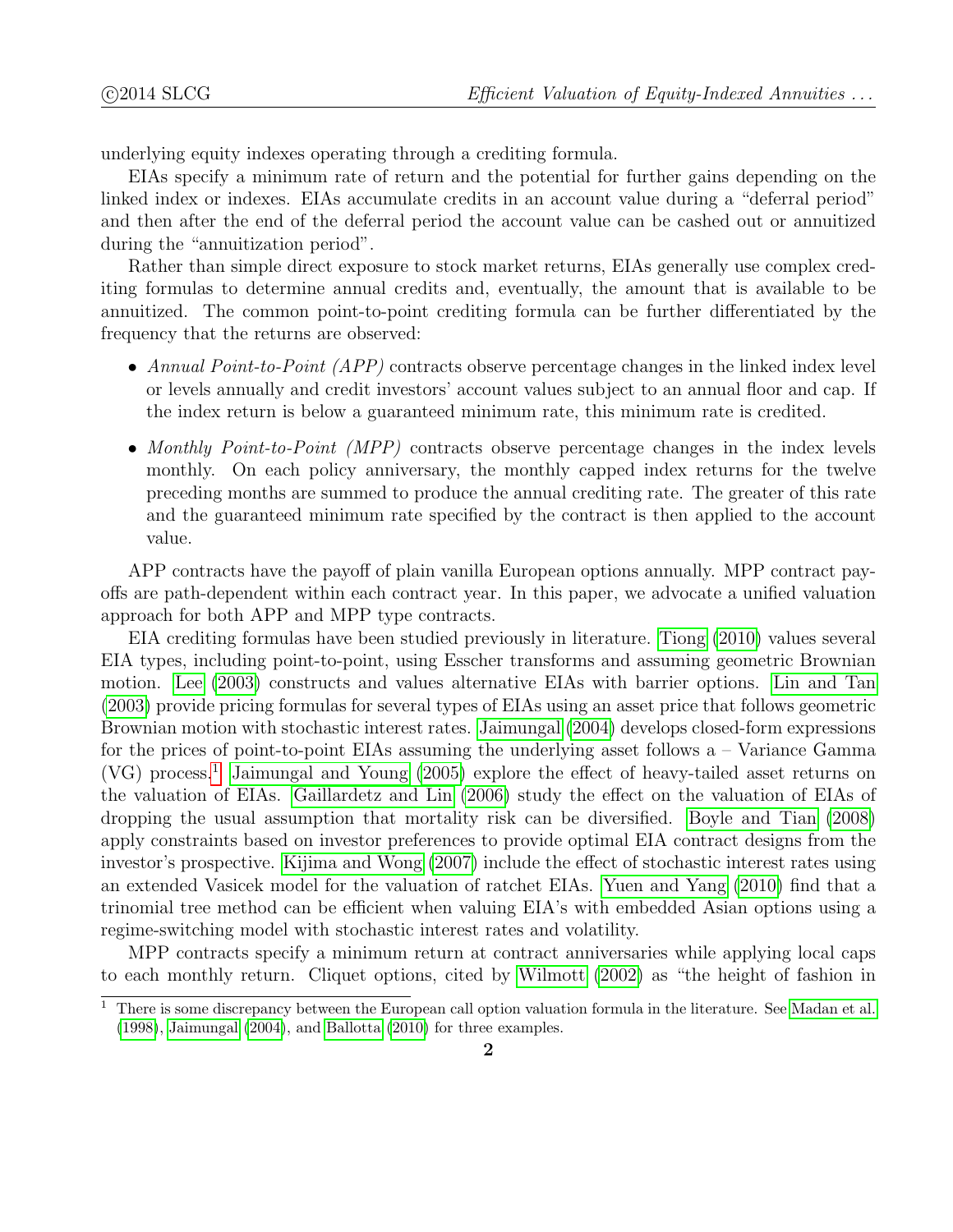the world of equity derivatives," are solved using an adaptive partial differential equation method within a constant volatility environment. [Windcliff et al. \(2006\)](#page-21-6) describe several numerical issues that arise when valuing cliquet options. More recently, [Madan and Shoutens \(2013\)](#page-21-7) study the dynamics of market prices for a sample of cliquet options and find that call options can be used as effective hedges in certain cases.

[Bernard et al. \(2011\)](#page-20-7) show that the marketing materials for EIAs embedding cliquet options present overly optimistic scenarios, that the products tend to underperform in turbulent markets, and that the specific EIAs studied were overpriced by approximately 6.5%. [Bernard and](#page-20-8) [Boyle \(2011\)](#page-20-8) illustrate that insurers can reduce their exposure to volatile market conditions by diversifying their offering of EIAs.

Our contribution to the growing EIA literature is our implementation of an option pricing methodology that is applicable generally to any (exponential) Lévy model of asset returns with a closed-form characteristic function. The generality of this methodology allows researchers and practitioners to isolate the effects of model peculiarities and more efficiently compute numerical valuations and market sensitivities (Greeks).

The COS method valuation methodology – a numerical approximation based upon the Fouriercosine series expansion – was developed by [Fang and Oosterlee \(2008\)](#page-20-0). [Fang and Oosterlee \(2008\)](#page-20-0) show that the convergence rate for this method is exponential with linear computational complexity in most cases. The method was then used to price early-exercise and discrete barrier options in [Fang and Oosterlee \(2009\)](#page-20-9), Asian options in [Zhang and Oosterlee \(2013\)](#page-21-8), and Bermudan options in the Heston model in [Fang and Oosterlee \(2011\)](#page-20-10). Our paper applies this Fourier-cosine series methodology to the valuation of APP and MPP annuities.

We apply two levels of the COS method in our valuations. The first application expands the annuity value as a series of terms based on valuations of the characteristic function of 'global capped returns.' An advantage of the COS method, or of the separation feature in the method, is that all information about the return distribution is derived from the characteristic function; while the structural information of the EIA contract, such as caps and floors, are contained in the Fourier coefficients. Our methodology facilitates the application of various characteristic functions to value the EIA contract efficiently.

The second application of the COS method is to construct the characteristic function of the capped local returns, which is also expanded as a series of terms based on the characteristic function of the uncapped local returns. As in the first level application of the COS method, information about the local cap is contained in the coefficients of the series. The methodology simplifies the computation of Greeks for EIA contracts and, therefore, helps issuers more easily understand and hedge their liabilities.

The approach advocated here is generally applicable and efficient for EIAs and EIA Greeks valuation in any Lévy based model. We provide examples of various Lévy models, including the Black-Scholes model and the CGMY model of which the Variance Gamma (VG) model is a special case.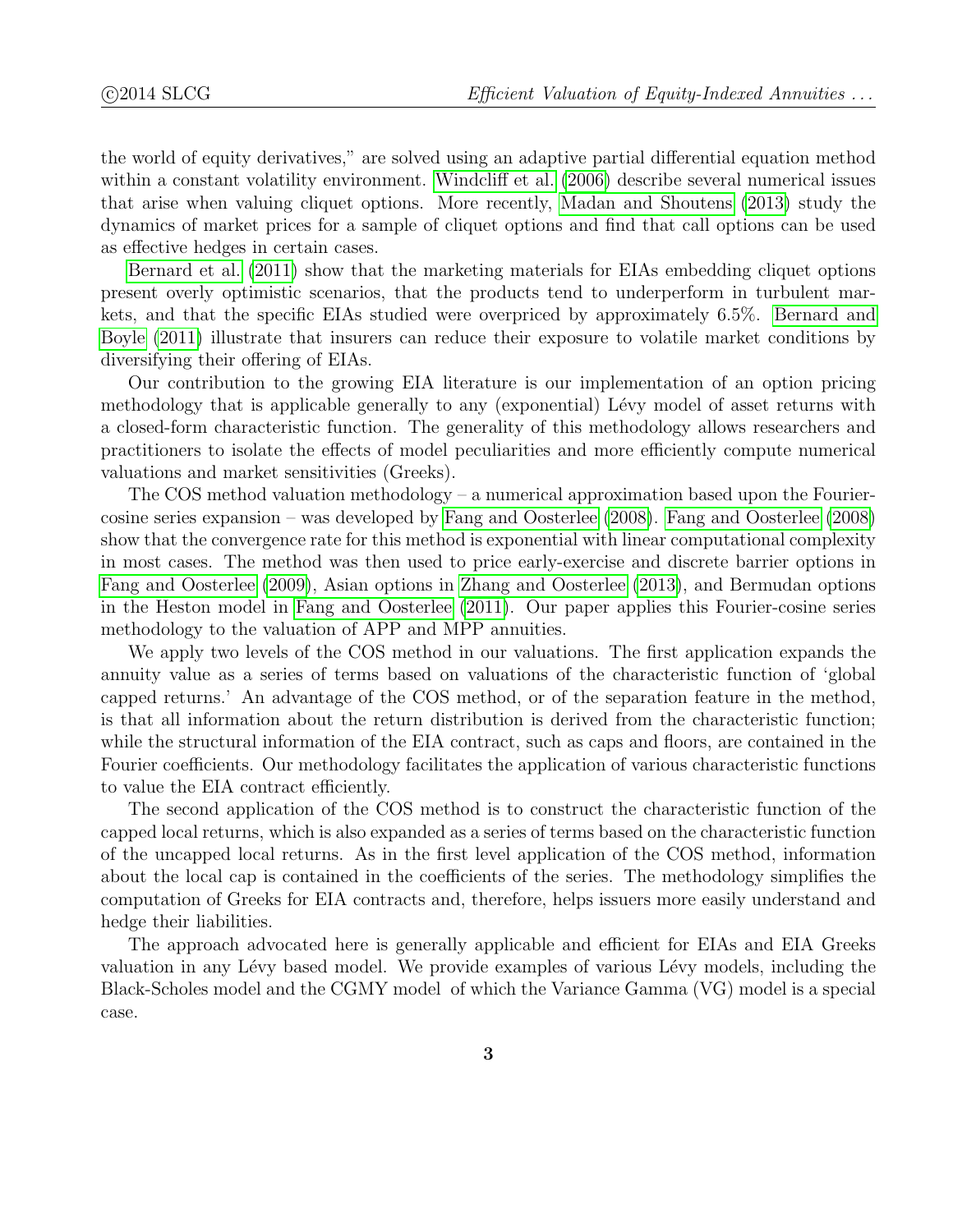Our paper is arranged as follows. Section [2](#page-3-0) specifies the APP and MPP crediting formulas. Section [3](#page-4-0) introduces the COS method and develops a two-level application to be used to value the EIA contract. Section [4](#page-9-0) introduces an alternative approach, values Greeks and implements several Lévy process models. Section [5](#page-13-0) provides numerical results and an analysis of the efficiency of our proposed algorithm.

### <span id="page-3-0"></span>2 Point-to-Point Equity-Indexed Annuities

On contract anniversaries, EIAs credit the account value of the contract holder with payments based on predetermined crediting formulas.<sup>[2](#page-0-0)</sup> APP specifies an annual cap  $(c)$  and floor  $(q)$  that are applied to the index returns. Let  $S(t)$  be levels of the underlying index and K be the initial annuity account value at  $t = 0$ . At the end of one year  $(T = 1)$ , the accumulated account value is

$$
v_{APP}(D) = K \max(1 + g, 1 + D) = K \max(1 + g, 1 + \min(c, R_T)).
$$
\n(1)

where  $R_T$  is the annual index return, defined as

$$
R_T = \frac{S(T) - S(0)}{S(0)}.\t(2)
$$

Here the guaranteed minimum return  $(g)$  acts as a floor for the time period. The new return variable

$$
D = \min(c, R_T),
$$

represents a capped annual return. In the analysis that follows, we will directly model the characteristic function of the return variable D.

The second crediting formula, MPP, calculates annual account credits based on the monthly returns of the underlying index. First, let us define the monthly observation dates  $t_0 = 0, t_1, \ldots, t_{12} =$ 1 satisfying  $t_j - t_{j-1} = \Delta = \frac{1}{12}$ , for  $j = 1, \ldots, 12$ . The monthly index returns  $R_j$  are thus defined as

$$
R_j = \frac{S(t_j) - S(t_{j-1})}{S(t_{j-1})}, \text{ for } j = 1, ..., 12.
$$
 (3)

At the end of one year, the accumulated account value is

$$
v_{MPP}(D) = K \max(1+g, 1+D) = K \max\left(1+g, 1+\sum_{j=1}^{12} \min(c, R_j)\right),\tag{4}
$$

where c is a monthly return cap (not annualized). For MPP contracts, the cap is sometimes referred to as a "local cap" since the monthly returns are capped prior to applying the guaranteed

<sup>2</sup> Almost all EIA contracts include an annual reset feature. This feature guarantees that each non-negative annual return is locked in.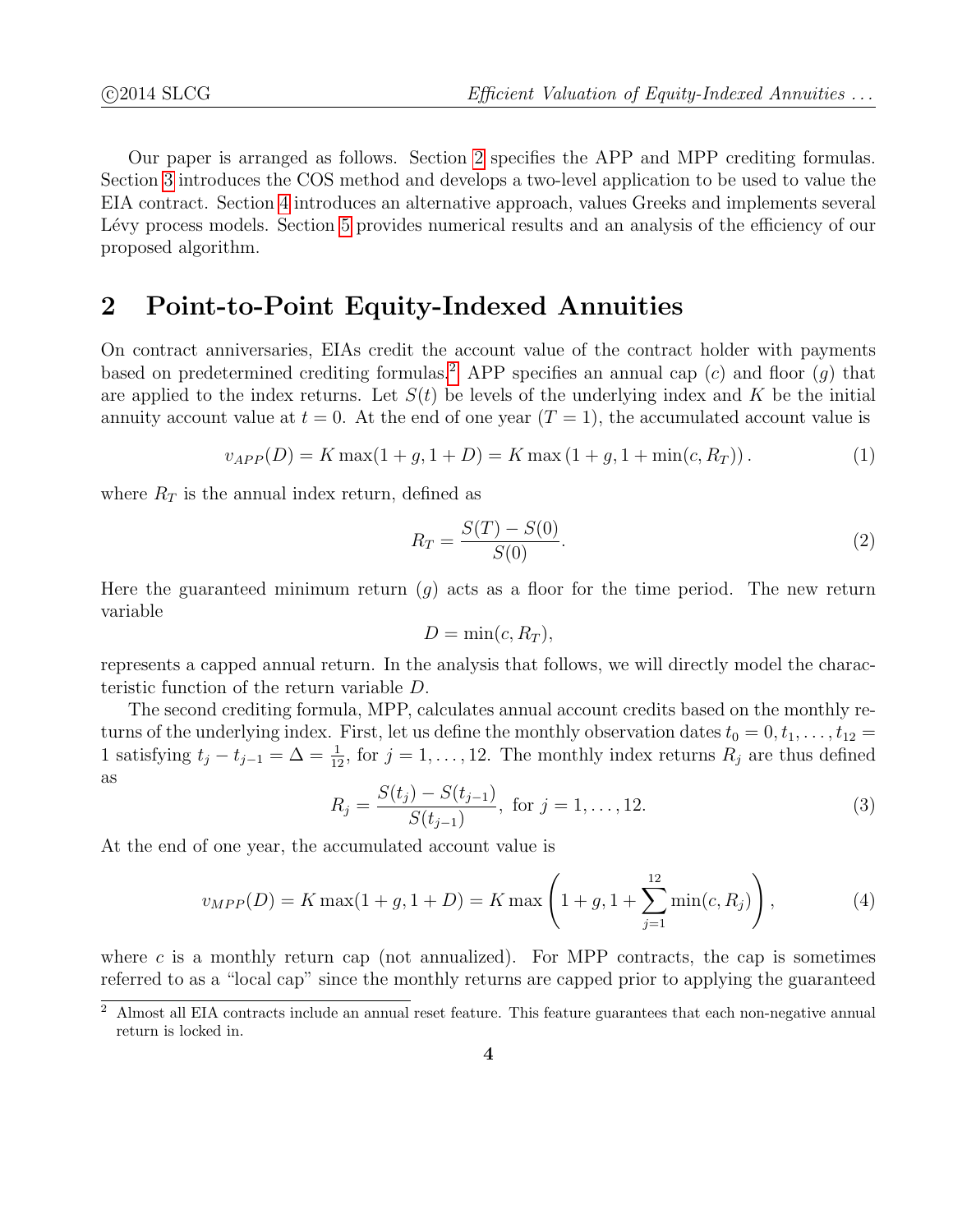<span id="page-4-1"></span>minimum return – sometimes referred to as the "global floor." Here the capped return variable becomes

$$
D = \sum_{j=1}^{12} \min(c, R_j).
$$

Note that the range of the variable D is  $(-12, 12c]$ , since  $R_j$  is bounded below by -1.

The present value of the annuity contract at time  $t = 0$  (under the risk neutral measure  $\mathbb{Q}$ ) is discounted expected payoff

$$
PV_{APP} = e^{-\hat{r}T} \mathbb{E}^{\mathbb{Q}} \left[ v_{APP}(D) \right] = e^{-\hat{r}T} \int_{-\infty}^{\infty} v_{APP}(y) f_D(y) dy,
$$
 (5)

and similarly, for MPP

$$
PV_{MPP} = e^{-\hat{r}T} \mathbb{E}^{\mathbb{Q}} \left[ v_{MPP}(D) \right],\tag{6}
$$

where  $\hat{r}$  is an insurer rate reflecting the credit risk of the issuer in light of any state guarantees, and  $f_D(y)$  is the probability density function (PDF) of the return variable D under the risk-neutral measure Q.

To present a unified approach to both "APP" and "MPP," we introduce  $n$  as the number of observation periods. The capped return  $D$  is rewritten as

$$
D = \sum_{j=1}^{n} \min(c, R_j). \tag{7}
$$

APP uses a single annual observation period  $(n = 1)$  and MPP uses monthly observation periods  $(n = 12)$ . In the following section, we will drop the subscripts "APP" and "MPP" for convenience.

## <span id="page-4-0"></span>3 Valuation Methodology

### 3.1 Introduction to the COS method

The key idea behind the COS method is to project the integral involving a density function – see Equation [\(5\)](#page-4-1) – of a random variable onto the space spanned by a Fourier-cosine basis  $\{\cos(\frac{k\pi(y-a)}{b-a})|k=0,1,2,3,\ldots\}$ . This relies on the fact that the density function as well as the component payoff function in the integral form can both be spanned by the Fourier-cosine basis, on a truncated range  $[a, b]$ . More details of the method and its convergence analysis can be found in [Fang and Oosterlee \(2008\)](#page-20-0).

The expected payoff of a financial instrument, before any discount, is generally given by the integral form

$$
P = \int_{\mathbb{R}} v(y)f(y)dy.
$$
 (8)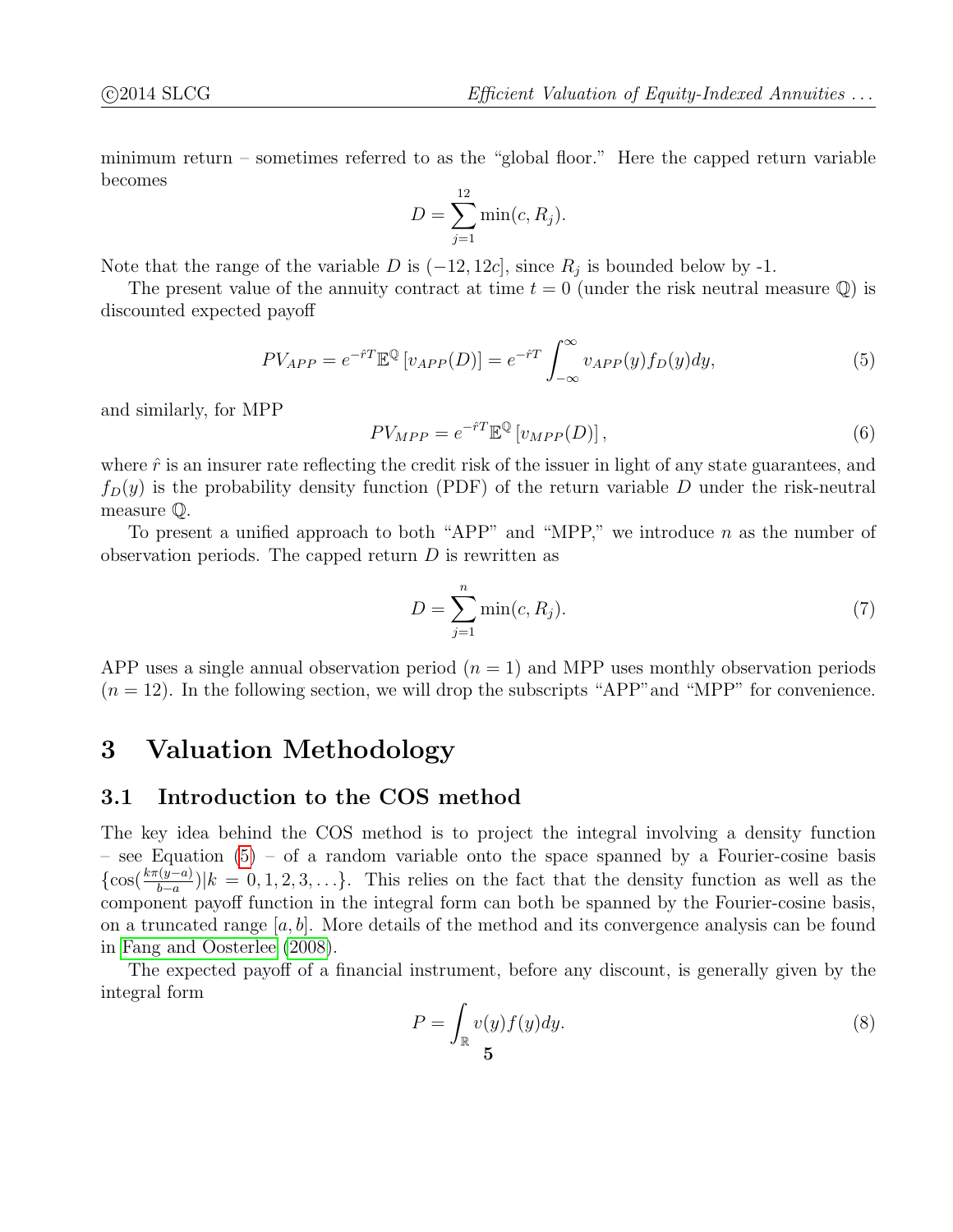Where  $v(y)$  is a payoff function determined by the structure of the financial instrument. The COS method applies three approximations to this payoff calculation.

1. Compactly Supported Approximation: The first step is to truncate the integral region from  $\mathbb R$  to [a, b] then

$$
P_1 = \int_a^b v(y)f(y)dy.
$$
\n(9)

In order to minimize the truncation errors, we choose the  $a$  and  $b$  such that the density function  $f(y)$  concentrates its mass inside [a, b].

Now we expand the functions  $f(y)$  and  $v(y)$  using the Fourier-cosine basis such that

$$
P_1 = \int_a^b v(y)f(y)dy = \frac{b-a}{2} \sum_{k=0}^{\infty} A_k \cdot V_k
$$
 (10)

 $\sum'$  indicates that the first term in the summation has a weight of one half.  $A_k$  are the Fouriercosine series expansion coefficients for the density function  $f(y)$  and  $V_k$  are the Fourier-cosine series expansion coefficients for  $v(y)$  over the same interval  $[a, b] \in \mathbb{R}$ :

$$
f(y) = \sum_{k=0}^{\infty} A_k \cos\left(k\pi \frac{y-a}{b-a}\right),
$$
  

$$
v(y) = \sum_{k=0}^{\infty} V_k \cos\left(k\pi \frac{y-a}{b-a}\right).
$$

Using orthogonality,  $A_k$  and  $V_k$  take the form

$$
A_k = \frac{2}{b-a} \int_a^b f(y) \cos\left(k\pi \frac{y-a}{b-a}\right) dy = \frac{2}{b-a} \text{Re}\left\{\int_a^b f(y) e^{ik\pi\left(\frac{y-a}{b-a}\right)} dy\right\};\tag{11}
$$

$$
V_k = \frac{2}{b-a} \int_a^b v(y) \cos\left(k\pi \frac{y-a}{b-a}\right) dy.
$$
 (12)

For a general setting, [Fang and Oosterlee \(2008\)](#page-20-0) recommend using [a, b] covering  $\pm$  10 times the standard deviation of the underlying random variable centered on the mean of the random variable, to reduce the approximation error between  $P$  and  $P_1$ .

2. Finite Frequency Approximation: When  $N$  is sufficiently large, we can approximate  $P_1$  with the  $P_2$  below by discarding the tail terms,

$$
P_2 = \frac{b - a}{2} \sum_{k=0}^{N-1} A_k \cdot V_k.
$$
\n(13)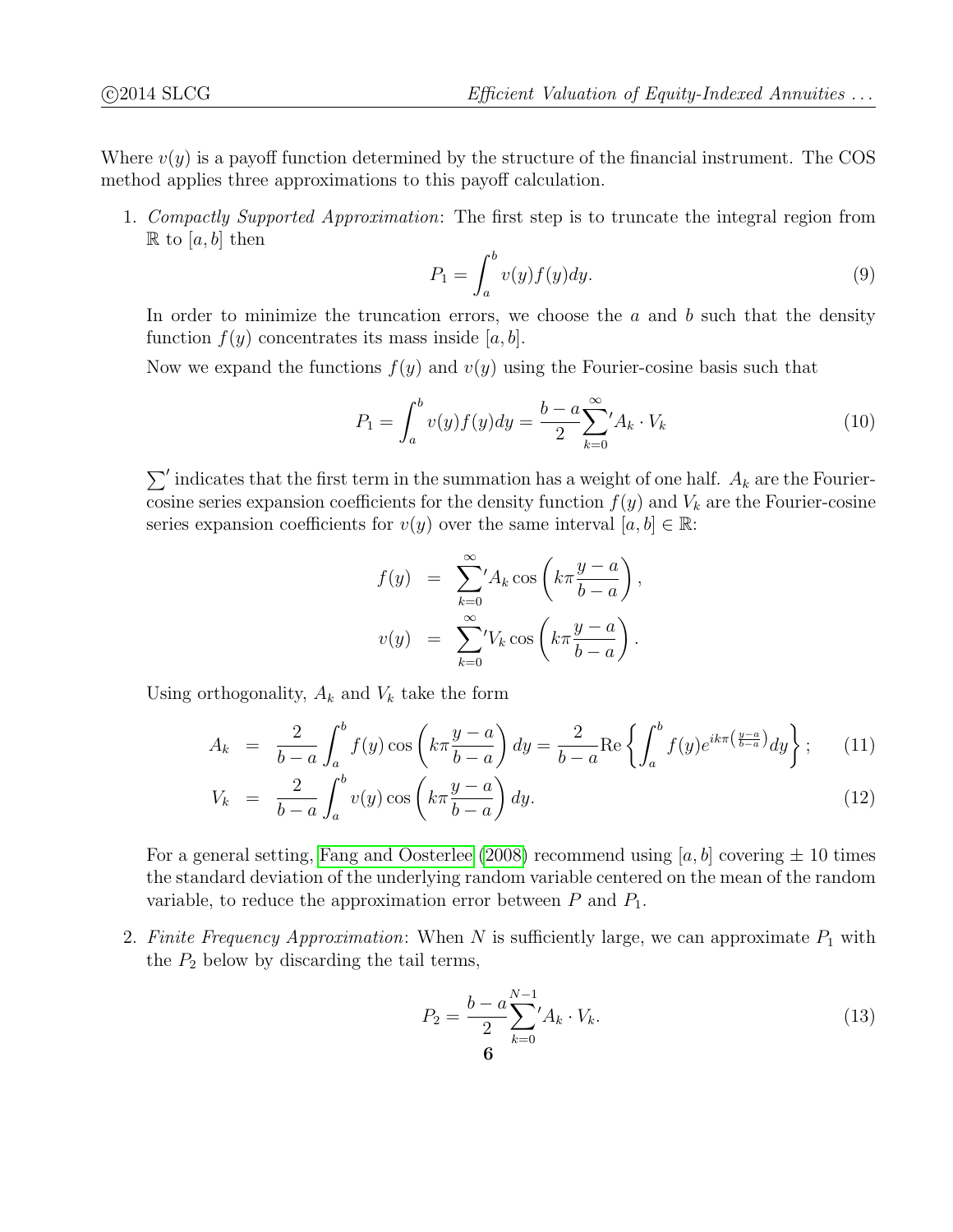The convergence of the sequence depends on the smoothness of the density function. [Fang](#page-20-0) [and Oosterlee \(2008\)](#page-20-0) state that if the function is smooth, continuous, and without singularity, exponential convergence is attained – otherwise, an algebraic index of convergence is attained.

In the general application of the COS method, it is important to determine the optimal size of the truncated region [a, b]. One cannot choose an arbitrage large domain [a, b] to minimize the first level error  $|P - P_1|$ . Since the larger the domain, the more number of COS expansion terms is needed to get a predetermined second level error  $|P_1 - P_2|$ . Hence it need more resources to calculate the coefficients and the summation.

3. Characteristic Function Approximation:  $A_k$  can be written in an equivalent form using the partial characteristic function of  $f(x)$ .

$$
A_k = \frac{2}{b-a} \text{Re} \left\{ \phi^{ab} \left( \frac{k\pi}{b-a} \right) e^{\frac{-ik\pi a}{b-a}} \right\},\tag{14}
$$

where

$$
\phi^{ab}(u) = \int_a^b e^{iuy} f(y) dy \tag{15}
$$

is close to the characteristic function but the domain is limited to  $[a, b]$ . This final approximation replaces  $\phi^{ab}(u)$  with the true characteristic function,

<span id="page-6-0"></span>
$$
\phi(u) := \int_{\mathbb{R}} e^{iuy} f(y) dy.
$$

This replacement results in the approximation of the Fourier series coefficients  $A_k$ 

$$
\tilde{A}_k \approx \frac{2}{b-a} \text{Re} \left\{ \phi \left( \frac{k\pi}{b-a} \right) e^{\frac{-ik\pi a}{b-a}} \right\}.
$$

The approximate payoff function is then given by

$$
P_3 = \frac{b-a}{2} \sum_{k=0}^{N-1} \tilde{A}_k \cdot V_k,
$$

and the error  $|P_2 - P_3|$  depends on the size of domain  $[a, b]$ .

Using each of the above approximations and simplifications, the COS method payoff takes the form

$$
P_3 = \sum_{k=0}^{N-1} \text{Re}\left\{\phi\left(\frac{k\pi}{b-a}\right)e^{\frac{-ik\pi a}{b-a}}\right\} \cdot V_k. \tag{16}
$$

Once the Fourier series of the payoff function has been determined, the computation of the payoff for any model with a defined characteristic function is easily computed with Equation [\(16\)](#page-6-0).

The COS method features an important "separation" property: the payoff information (EIA structural design parameters) is contained in the Fourier coefficients  $V_k$ ; and the distribution information is contained in the characteristic function  $\phi(u)$ .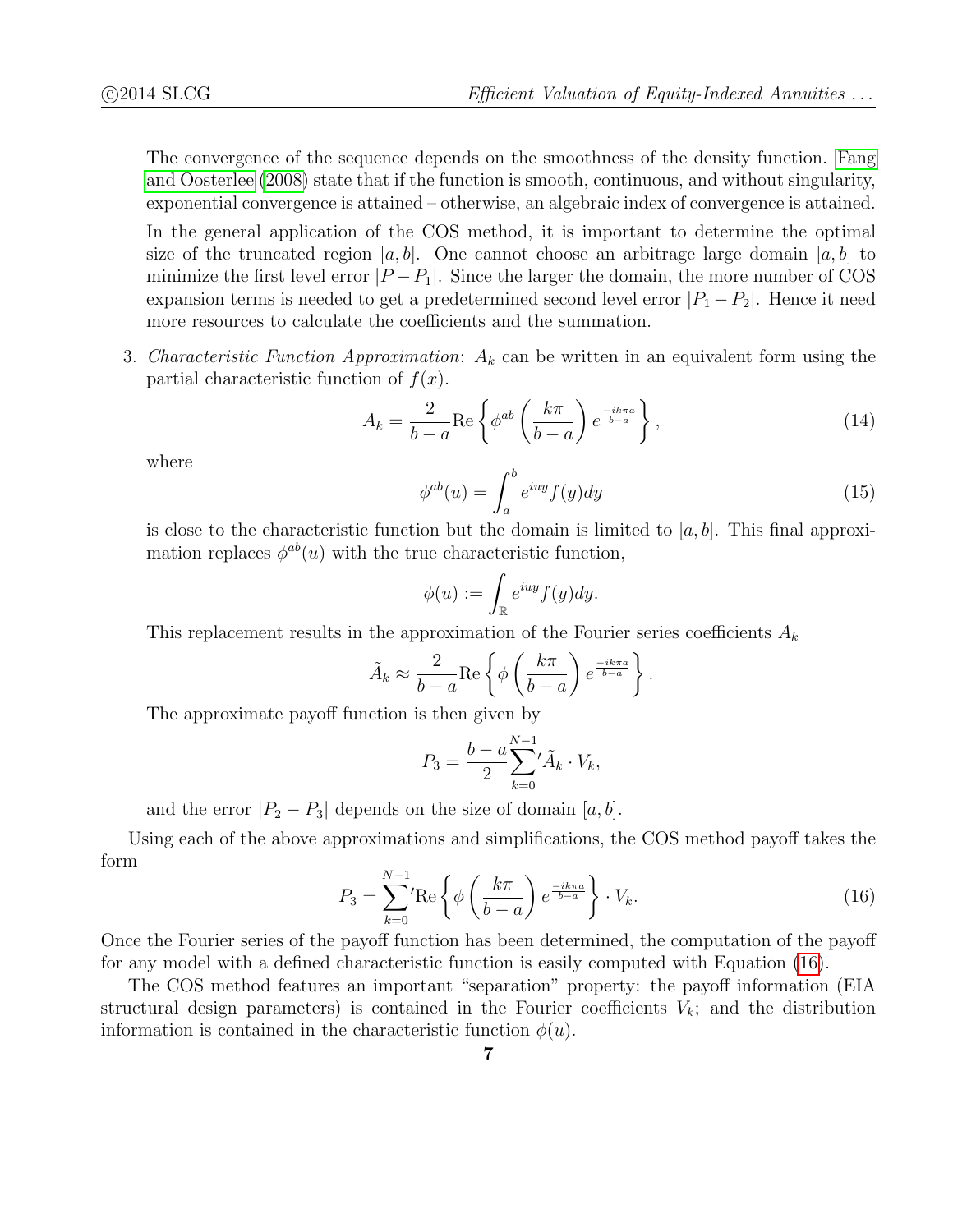### 3.2 The First Level COS expansion

The present value of the annuity contract is given by an integral of the payoff function with the PDF of the capped return variable  $D$  – see Section [2.](#page-3-0) Applying the COS method to approximate its value results in the following expression

<span id="page-7-0"></span>
$$
PV = e^{-iT} \int v(y) f_D(y) dy
$$
  
=  $e^{-iT} \int K \max(1 + g, 1 + y) f_D(y) dy$   
=  $e^{-iT} \sum_{k=0}^{N-1} \text{Re} \left\{ \phi_D \left( \frac{k\pi}{b-a} \right) e^{\frac{-ik\pi a}{b-a}} \right\} \cdot V_k.$  (17)

The payoff function  $v(y) = K \max(1 + g, 1 + y)$  and the Fourier-cosine series coefficients  $V_k$  are given by

$$
V_k = \frac{2}{b-a} \int_a^b K \max(1+g, 1+ y) \cos\left(k\pi \frac{y-a}{b-a}\right) dy.
$$
 (18)

 $V_k$  can be valued by elementary integrations. In order to simplify the form of  $V_k$ , first introduce two functions

$$
\chi_k(c,d) := \int_c^d y \cos\left(k\pi \frac{y-a}{b-a}\right) dy \quad \text{and} \quad \psi_k(c,d) := \int_c^d \cos\left(k\pi \frac{y-a}{b-a}\right) dy. \quad (19)
$$

These elementary integrals have the following expressions

$$
\chi_k(c,d) = \begin{cases} \left[ \sin \left( k \pi \frac{d-a}{b-a} \right) \frac{k \pi d}{b-a} - \sin \left( k \pi \frac{c-a}{b-a} \right) \frac{k \pi c}{b-a} \\ + \cos \left( k \pi \frac{d-a}{b-a} \right) - \cos \left( k \pi \frac{c-a}{b-a} \right) \right] \left( \frac{b-a}{k \pi} \right)^2, & k \neq 0; \\ \frac{1}{2} (d^2 - c^2), & k = 0. \end{cases} \tag{20}
$$

and

$$
\psi_k(c,d) = \begin{cases} \left(\sin\left(k\pi \frac{d-a}{b-a}\right) - \sin\left(k\pi \frac{c-a}{b-a}\right)\right) \frac{b-a}{k\pi}, & k \neq 0; \\ d-c, & k = 0. \end{cases}
$$
\n(21)

 $V_k$  is thus expressed in terms of  $\chi_k$  and  $\psi_k$  as

<span id="page-7-1"></span>
$$
V_k = \frac{2K}{b-a} \left( \chi_k(g, b) + \psi_k(a, b) + g\psi_k(a, g) \right).
$$
 (22)

assuming  $a < g < b$ .

This section demonstrated how to compute the coefficients  $V(k)$  in the payoff Equation [\(17\)](#page-7-0). In the following section, we will show how the characteristic function of the capped return variable D is computed. Again, we directly use the COS method to construct the characteristic function.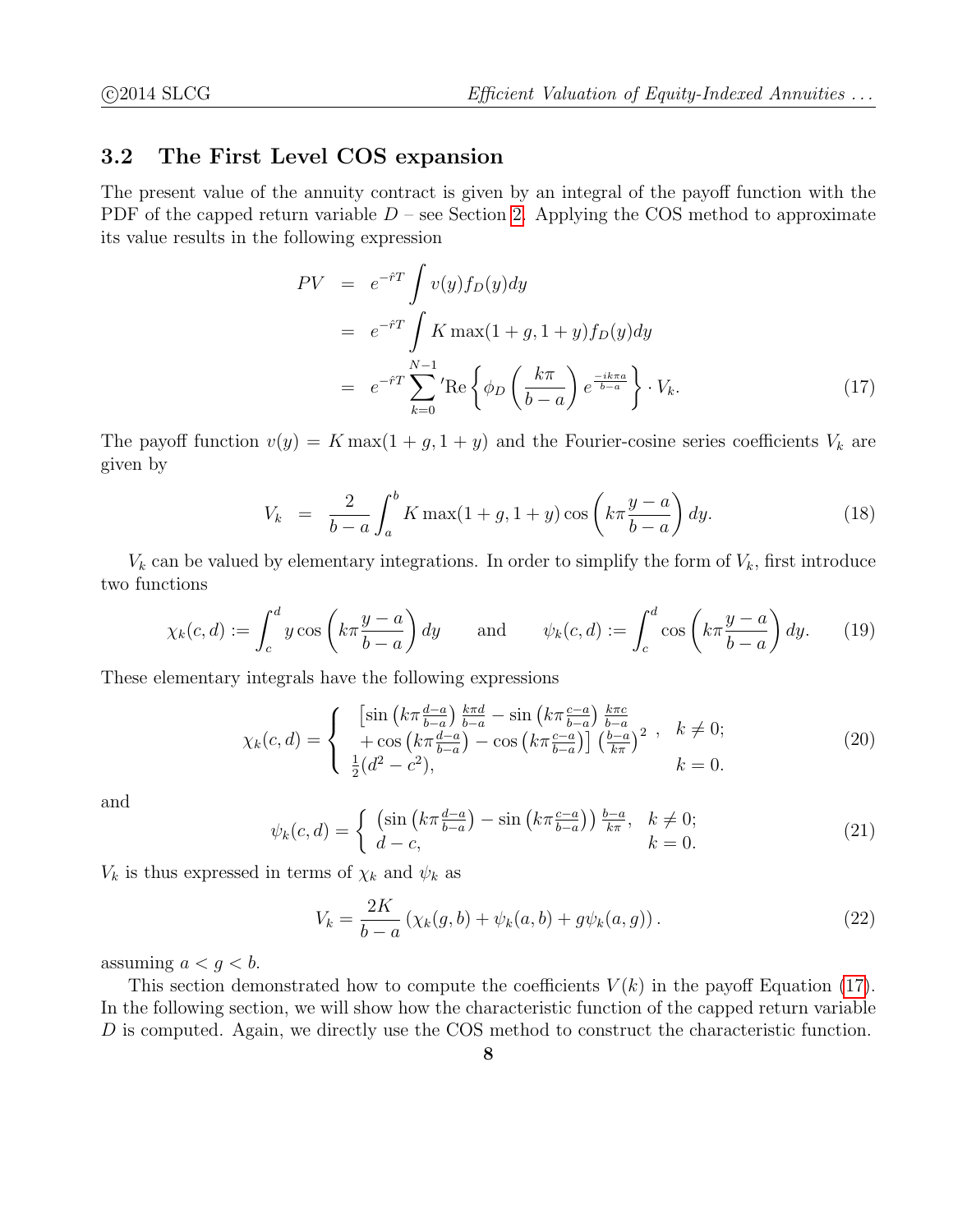### 3.3 Second Application of the COS Method

First, by introducing a return variable  $C_j = \min(c, R_j)$ , the capped return variable D can be rewritten as

$$
D = \sum_{j=1}^{n} C_j.
$$

Since the  $\{C_j\}_{j=1,\dots,n}$  are independent and identically distributed random variables, the characteristic function of D is simply a product of the characteristic functions of  $C_j$ 

$$
\phi_D(u) = \phi_C^n(u).
$$

Here, we drop the subscript j to reflect the fact that  $\phi_{C_j}(u)$  are identical. In our second application, we apply the COS method to construct the characteristic function  $\phi_C$ . Note that the characteristic function is also defined in an integral of the form

$$
\begin{aligned}\n\phi_C(u) &:= \mathbb{E}[e^{iuC}] &= \mathbb{E}\left[e^{iu\min(c,R)}\right] \\
&= \mathbb{E}\left[e^{iu\min(c,e^X-1)}\right] \\
&= \int_{\mathbb{R}} e^{iu\min(c,e^y-1)} f_X(y) dy,\n\end{aligned} \tag{23}
$$

where  $X_j$  is the log-return  $X_j = \log(S(t_j)/S(t_{j-1}))$ . The holding period return  $R_j$  is related to the log-return by

$$
R_j = e^{X_j} - 1.
$$

This integral form invites a second application of the COS method. In particular, approximating the characteristic function with the COS method, we find that

<span id="page-8-0"></span>
$$
\tilde{\phi}_C(u) := \sum_{k=0}^{\tilde{N}-1} \text{Re}\left\{\phi_X\left(\frac{k\pi}{\tilde{b}-\tilde{a}}\right)e^{\frac{-ik\pi\tilde{a}}{\tilde{b}-\tilde{a}}}\right\} \cdot \tilde{V}_k(u) \tag{24}
$$

where

$$
\tilde{V}_k(u) = \frac{2}{\tilde{b} - \tilde{a}} \int_{\tilde{a}}^{\tilde{b}} e^{iu \min(c, e^y - 1)} \cos \left( k \pi \frac{y - \tilde{a}}{\tilde{b} - \tilde{a}} \right) dy
$$
\n
$$
= \frac{2}{\tilde{b} - \tilde{a}} \left[ \psi_k \left( \log(1 + c), \tilde{b} \right) e^{iuc} + e^{-iu} \int_{\tilde{a}}^{\log(1 + c)} e^{iue^y} \cos \left( k \pi \frac{y - \tilde{a}}{\tilde{b} - \tilde{a}} \right) dy \right], \quad (25)
$$

and  $\phi_X$  is the characteristic function of the underlying asset return model. Generally speaking, there need not be a correspondence between the ranges [a, b] and [ $\tilde{a}$ , b] or the number of terms in the expansions N and  $\tilde{N}$  in the two separate applications of the COS method.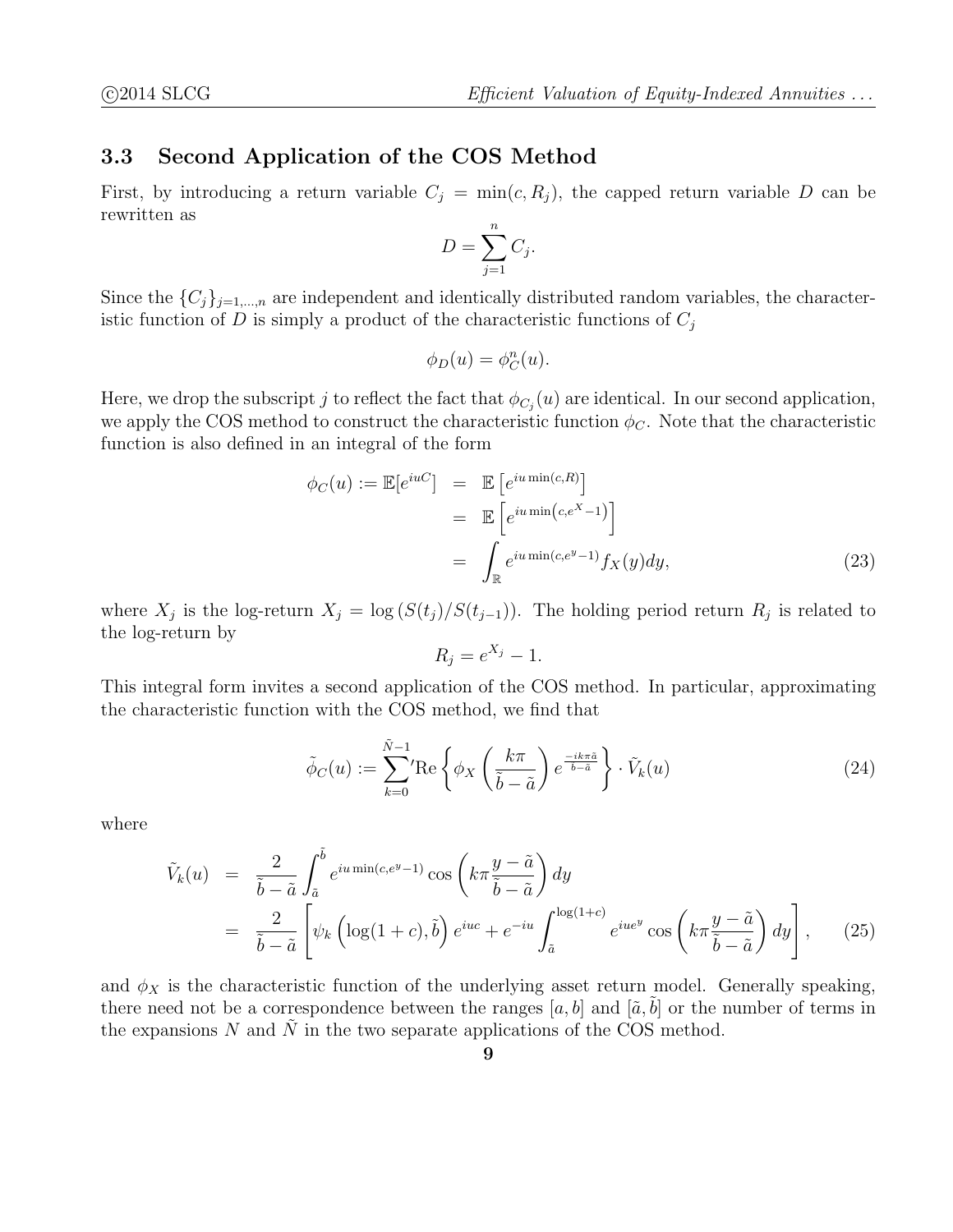For convenience, we define a function

<span id="page-9-1"></span>
$$
\tilde{\gamma}_k(c, d, u) = \int_c^d e^{iue^y} \cos\left(k\pi \frac{y - \tilde{a}}{\tilde{b} - \tilde{a}}\right) dy,
$$

so that

$$
\tilde{V}_k(u) = \frac{2}{\tilde{b} - \tilde{a}} \left[ \tilde{\psi}_k \left( \log(1 + c), \tilde{b} \right) e^{iuc} + e^{-iu} \tilde{\gamma}_k \left( \tilde{a}, \log \left( 1 + c \right), u \right) \right]. \tag{26}
$$

Unfortunately,  $\tilde{\gamma}_k(c, d, u)$  does not have a closed-form expression. As a result,  $\tilde{\phi}_C(u)$  takes only discrete input values  $u \in \{\frac{k\pi}{b-a}|k=0,1,\ldots,N-1\}$ . A matrix of  $N \times \tilde{N}$  must be computed for this valuation. This matrix,  $\tilde{U}(k, k')$ , is defined as

<span id="page-9-3"></span>
$$
U(k, k') = \tilde{V}_{k'} \left(\frac{k\pi}{b-a}\right),\tag{27}
$$

for  $k = 0, 1, ..., N - 1$  and  $k' = 0, 1, ..., \tilde{N} - 1$ .

Summarizing all the steps above, the present value of the annuity contract is

$$
PV = e^{-\hat{r}T} \sum_{k=0}^{N-1} \text{Re}\left\{\tilde{\phi}_C^n \left(\frac{k\pi}{b-a}\right) e^{\frac{-ik\pi a}{b-a}}\right\} \cdot V_k. \tag{28}
$$

 $V_k$  is derived in Equation [\(22\)](#page-7-1) and the characteristic function  $\phi_C(u)$  is defined in Equation [\(24\)](#page-8-0). To further value  $\tilde{\phi}_C(u)$ , we need to compute  $\tilde{V}_k(u)$  via Equation [\(26\)](#page-9-1) and using corresponding characteristic function  $\phi_X$  of logarithmic return of index.

# <span id="page-9-0"></span>4 Application to Lévy Processes

### <span id="page-9-2"></span>4.1 Alternative One Level COS Solution for APP

The two-level COS application is generally applicable for APP and MPP contracts. However, due to the discontinuity of the underlying PDF of the capped return variable,  $D$ , on the upper boundary, the COS method converges algebraically and usually requires a large number of basis.<sup>[3](#page-0-0)</sup> So instead of using the two level COS method, in APP we recommend to model the return variable X directly using COS method.

<sup>&</sup>lt;sup>3</sup> This discontinuity of the PDF function on the upper boundary also exists for the MPP contracts, however, it causes little trouble in the real world compared to the APP contracts. In MPP the probability that D reaches its upper limit, 12c, is tiny. When  $D = 12c$ , it means the EIAs obtain the cap return every month. This probability is around  $0.8 \times 10^{-5}$  using the parameters in our simulations (see Section [5.1\)](#page-13-1). While in APP, the probability of D reaches its upper limit  $c$  is relatively large.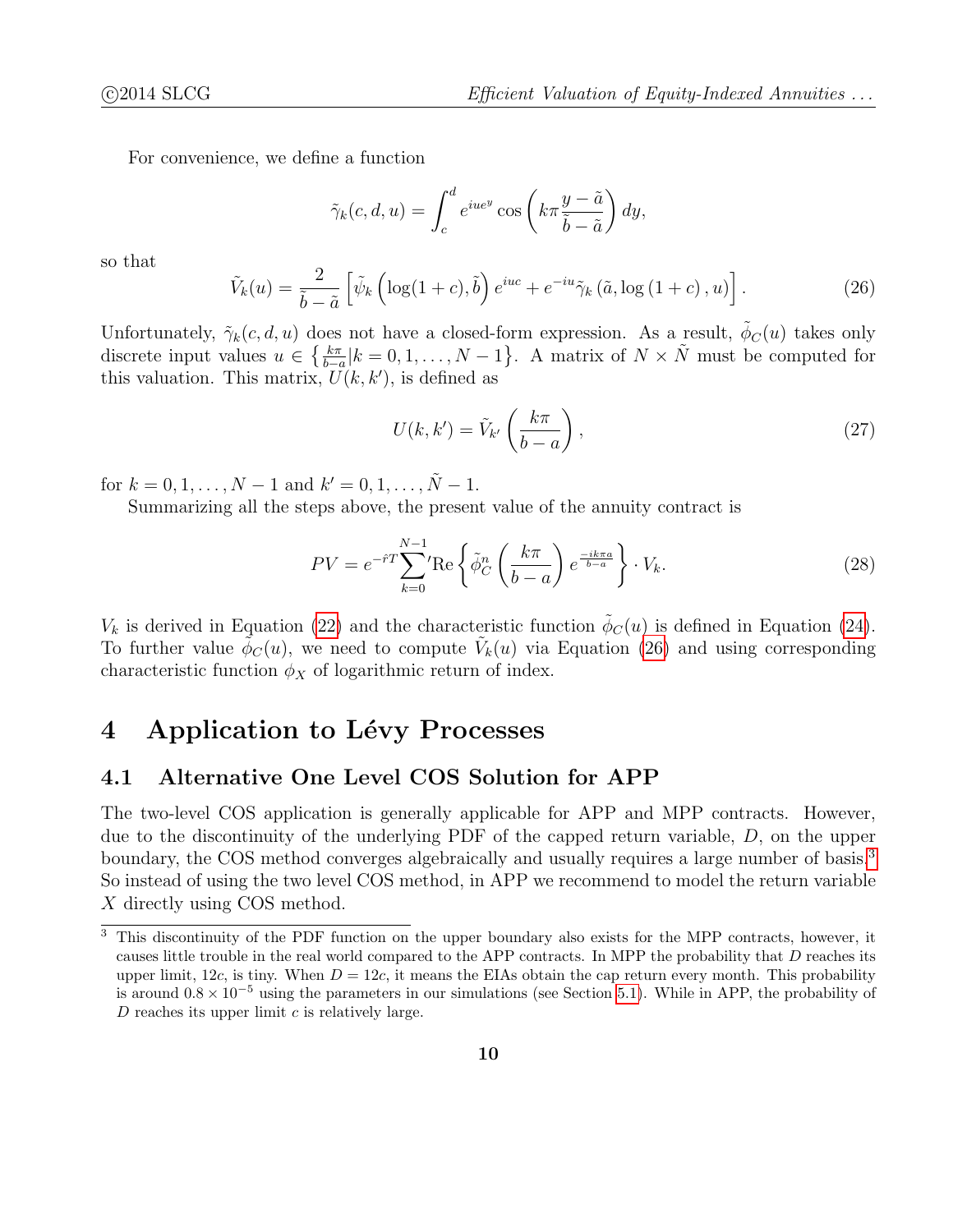Recall the following relationship:

$$
D = \min(c, R) = \min(c, e^X - 1).
$$

The annuity's value is written in terms of the characteristic function of the return variable  $X$  using the COS method

$$
PV = e^{-\hat{r}T} \int K \max(1+g, 1+y) f_D(y) dy
$$
  
\n
$$
= e^{-\hat{r}T} \int K \max(1+g, 1+\min(c, y)) f_R(y) dy
$$
  
\n
$$
= e^{-\hat{r}T} \int K \max(1+g, 1+\min(c, e^y - 1)) f_X(y) dy
$$
  
\n
$$
= e^{-\hat{r}T} \sum_{k=0}^{N-1} \text{Re} \left\{ \phi_X \left( \frac{k\pi}{b-a} \right) e^{\frac{-ik\pi a}{b-a}} \right\} \cdot \hat{V}_k.
$$
 (29)

Here we use the fact the payoff function  $\hat{v}(y) = K \max(1 + g, 1 + \min(c, e^y - 1))$ . Following the general rule in the COS method, we have

$$
\hat{V}_k = \frac{2}{b-a} \int_a^b \hat{v}(y) \cos\left(k\pi \frac{y-a}{b-a}\right) dy \n= \frac{2}{b-a} \int_a^b K \max(1+g, 1 + \min(c, e^y - 1)) \cos\left(k\pi \frac{y-a}{b-a}\right) dy \n= \frac{2K}{b-a} (\psi_k(a, b) + \psi_k(c, b) + \psi_k(a, g) - \psi_k(\log(g+1), \log(c+1)) \n+ \varphi_k(\log(g+1), \log(c+1))),
$$
\n(30)

where we introduce a new function  $\varphi_k(c, d)$  with closed form derived directly via elementrary calculus again:

$$
\varphi_k(c,d) := \int_c^d e^y \cos\left(k\pi \frac{y-a}{b-a}\right) dy
$$
  
= 
$$
\frac{1}{1 + \left(\frac{k\pi}{b-a}\right)^2} \left[ \cos\left(k\pi \frac{d-a}{b-a}\right) e^d - \cos\left(k\pi \frac{c-a}{b-a}\right) e^c + \frac{k\pi}{b-a} \sin\left(k\pi \frac{d-a}{b-a}\right) e^d - \frac{k\pi}{b-a} \sin\left(k\pi \frac{c-a}{b-a}\right) e^c \right].
$$
 (31)

### <span id="page-10-0"></span>4.2 Alternative  $\phi_C(t)$  Formulation

Instead of using the (second level) COS method to construct the characteristic function  $D$ , there are alternative ways to compute the characteristic function. [Bernard and Li \(2012\)](#page-20-11) propose using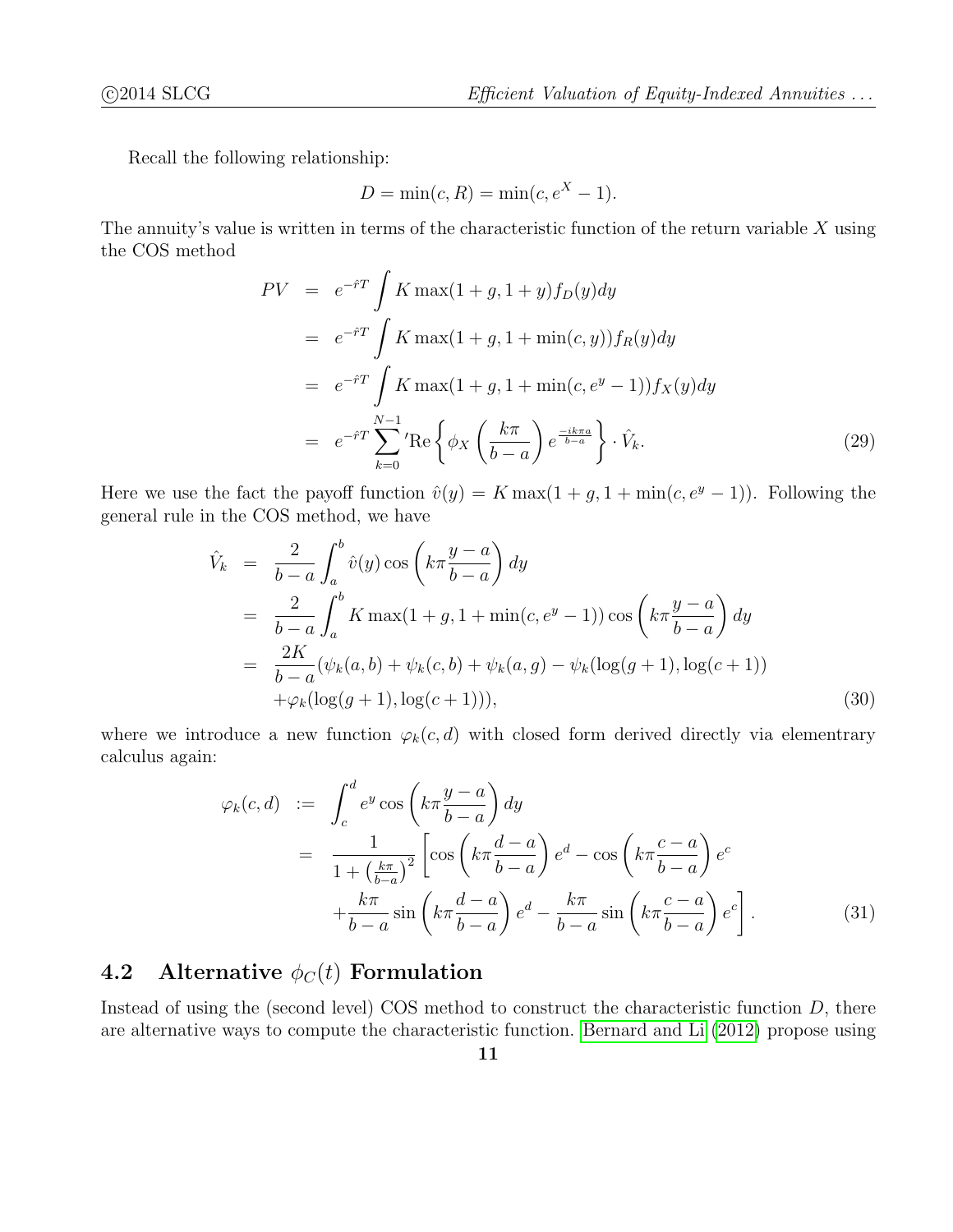the probability distribution of R,

$$
\phi_C(u) = \mathbb{E}[e^{iuC}] = e^{-iu} \left(1 + iu \int_0^{1+c} e^{iux} Q(R \ge x - 1) dx\right).
$$
 (32)

The characteristic function  $\phi_C(t)$  can be rearranged in terms of X.

<span id="page-11-0"></span>
$$
\phi_C(u) = e^{-iu} \left( 1 + iu \int_0^{1+c} e^{iux} Q(X \ge \log(x)) dx \right)
$$
  
=  $e^{-iu} \left( 1 + iu \int_0^{1+c} e^{iux} (1 - F_X(\log(x)) dx \right).$  (33)

The general form of the cumulative distribution function,  $F_X(x)$ , is [\(Bernard and Li, 2012\)](#page-20-11).

<span id="page-11-1"></span>
$$
F_X(x) = \frac{e^{ax}}{2\pi} \int e^{iux} \frac{\phi_X(ia - u)}{a + iu} du.
$$
\n(34)

The drawback of deriving the characteristic function  $\phi_C(t)$  using Equation [\(33\)](#page-11-0) and Equation [\(34\)](#page-11-1) is the double-integral calculation therein. For the Black-Scholes model, the characteristic function in Equation [\(33\)](#page-11-0) could be simplified and provides an accurate valuation of the function. For other general Lévy process based models, evaluation of the double-integral is not practical. In Section [5.1,](#page-13-1) we use this alternative approach in the Black-Scholes model to test the rate of convergence and perform error analysis for the two levels of the COS method.

#### 4.3 Greeks

The separation property of the COS method means that all of the dynamic information about the underlying price process is contained within the characteristic function. As a result, any sensitivity to market conditions can be computed as a derivative of the characteristic function. For example, in the Black-Scholes setting, the sensitivity to volatility (vega) is given by

$$
\frac{\partial PV}{\partial \sigma} = e^{-\hat{r}T} \sum_{k=0}^{N-1} \text{Re} \left\{ n \tilde{\phi}_C^{n-1} \left( \frac{k\pi}{b-a} \right) \frac{\partial \tilde{\phi}_C}{\partial \sigma} \left( \frac{k\pi}{b-a} \right) e^{\frac{-ik\pi}{b-a}} \right\} \cdot V_k. \tag{35}
$$

where  $V_k$  is independent of  $\sigma$  since  $V_k$  encodes only information about the EIA payoff structure. Further, since  $\tilde{V}_k$  is also independent of  $\sigma$ , we can evaluate the partial derivative of the characteristic function as

$$
\frac{\partial \tilde{\phi}_{C_j}}{\partial \sigma}(u) = \sum_{k=0}^{\tilde{N}-1} \text{Re}\left\{\frac{\partial \phi_X}{\partial \sigma}\left(\frac{k\pi}{b-a}\right) e^{\frac{-ik\pi}{b-a}}\right\} \cdot \tilde{V}_k(u). \tag{36}
$$

This separation property reduces the complexity of determining sensitivities to linear combinations of partial derivatives of the characteristic function.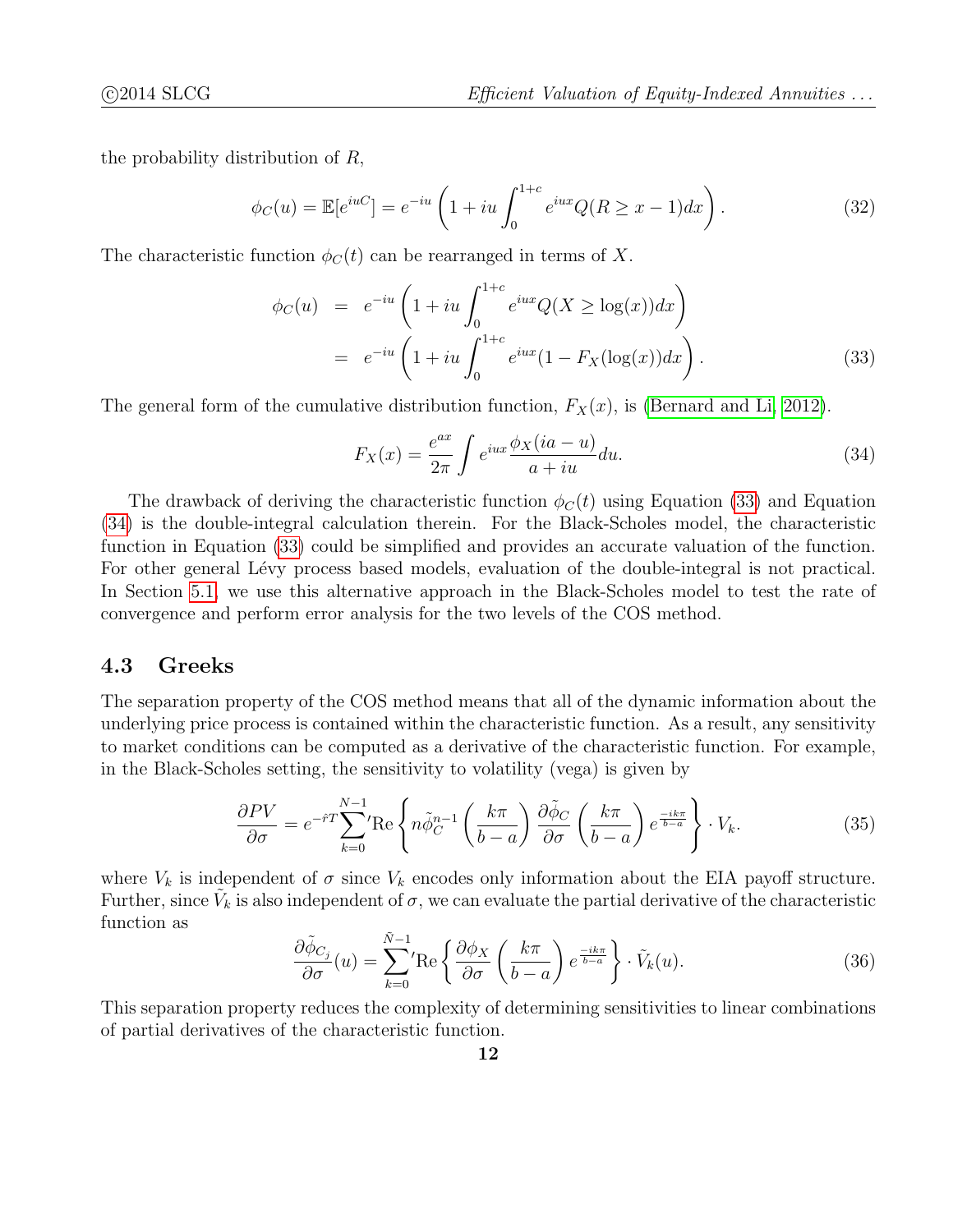### 4.4 Black-Scholes Model

We will illustrate how to apply the method described above within several Lévy based models. The first example is the Black-Scholes (BS) model, under which, the index level follows a geometric Brownian process

$$
\frac{dS_t}{S_t} = (\mu - q)dt + \sigma dW_t,\tag{37}
$$

where  $W_t$  is a Brownian process. The monthly return  $R_j$  follows a shifted lognormal distribution  $R_j = e^{X_j} - 1$  where the monthly log-return  $X_j$  is a normally distributed random variable. Under the risk-neutral measure  $\mathbb Q$ , the monthly return (over time interval  $\Delta$ ) is given by

$$
X \sim \mathcal{N}((r - q - \sigma^2/2)\Delta, \sigma^2\Delta). \tag{38}
$$

Let  $m_X = (r - q - \sigma^2/2)\Delta$  and  $\sigma_X = \sigma$ √ ∆ denote the mean and standard deviation of the random variable  $X$ . The characteristic function for the Black-Scholes model is then given by

$$
\phi_X(u) = e^{itm_X - \frac{1}{2}u^2 \sigma_X^2}.
$$
\n(39)

and

$$
\frac{\partial \phi_X(u)}{\partial \sigma} = (-iu\sigma \Delta - u^2 \sigma \Delta)e^{itm_X - \frac{1}{2}u^2 \sigma_X^2}.
$$
\n(40)

[Bernard and Li \(2012\)](#page-20-11) have directly computed  $\phi_C(u)$  using the alternative method in Section [4.2](#page-10-0)

<span id="page-12-0"></span>
$$
\phi_C(u) = \mathbb{E}\left[e^{iuC}\right] = e^{-iu}\left(1 + iu \int_0^{1+c} e^{iux} N\left(\frac{m_X - \log(x)}{\sigma_X}\right) dx\right). \tag{41}
$$

Taking the partial derivative with respect to  $\sigma$  reveals an expression for vega in the Black-Scholes model given in Equation (4.6) of [Bernard and Li \(2012\)](#page-20-11).

#### 4.5 CGMY Model

The CGMY process, introduced by [Carr et al. \(2002\)](#page-20-12), generalizes the Black-Scholes model to include pathwise discontinuities. The CGMY Lévy density is given by

$$
k(x) = \begin{cases} C \frac{e^{-G|x|}}{|x|^{1+Y}}, & x < 0; \\ C \frac{e^{-M|x|}}{|x|^{1+Y}}, & x > 0. \end{cases}
$$
 (42)

The extended CGMY model includes an orthogonal diffusion component and has a characteristic function given by

$$
\phi_X(u) = \exp\left(iu\left[(r - q + \omega)\Delta\right]\right) \times \phi_{CGMY}(u, \Delta)
$$
\n(43)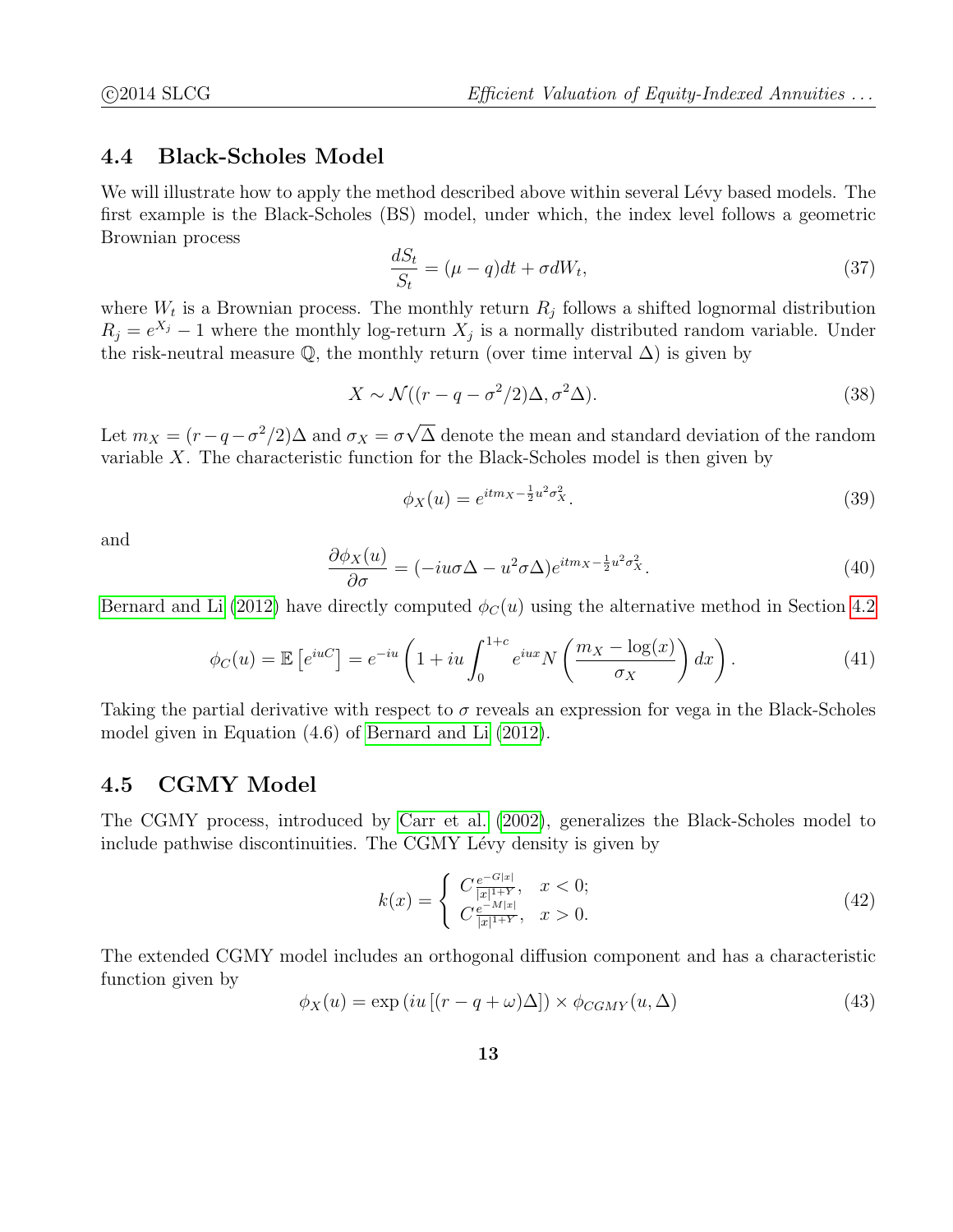where the CGMY characteristic function takes the form

$$
\phi_{CGMY}(u, \Delta) = \exp \left\{ \Delta \int_{\mathbb{R}} (e^{iux} - 1)k(x)dx \right\}
$$
  
= 
$$
\exp \left\{ \Delta C \Gamma(-Y) \left[ (M - iu)^Y - M^Y + (G + iu)^Y - G^Y \right] \right\}
$$
(44)

and the convexity correction is

$$
\omega = -\frac{1}{\Delta} \ln \phi_{CGMY}(-i, \Delta). \tag{45}
$$

The variance gamma (VG) model is a special case of the CGMY model with

$$
C = \frac{1}{\nu}, \quad G = \frac{2}{\sqrt{\theta^2 \nu^2 + 2\sigma^2 \nu} + \theta \nu}, \quad M = \frac{2}{\sqrt{\theta^2 \nu^2 + 2\sigma^2 \nu} - \theta \nu}, \quad \text{and} \quad Y = 0. \tag{46}
$$

To be explicit, the VG model has the characteristic function

$$
\phi_{VG}(u,\Delta) = \left(1 - i\theta\nu u + \frac{1}{2}\sigma^2\nu u^2\right)^{-\Delta/\nu}.\tag{47}
$$

For more information about the use of Lévy processes in finance, see [Schoutons \(2003\)](#page-21-9).

## <span id="page-13-0"></span>5 Numerical Examples

In this section, we illustrate our methodology with both APP and MPP crediting formulas. We pay special attention to convergence speed and error analysis when setting parameters of the COS method. Although we present applications to the one-year APP and MPP, generalization to multiple years is trivial.

#### <span id="page-13-1"></span>5.1 Black-Scholes Example

#### 5.1.1 Annual Point-to-Point

In APP contracts, the return variables  $X$ ,  $R$  and  $D$  are all annual return variables. The rate of convergence of the second level COS method is dependent on the smoothness of the density function of the annual return  $X$  and exponential convergence is typically achieved. We found numerically that the error is well-controlled for  $N \leq 100$  number of terms. However, the first level COS method uses the density function of capped return variable  $D = \min(c, e^X - 1)$  which only converges algebraically. In our test, as many as 500 terms may be required to achieve similar accuracy at the second level of the COS method. In practice, we recommend using the alternative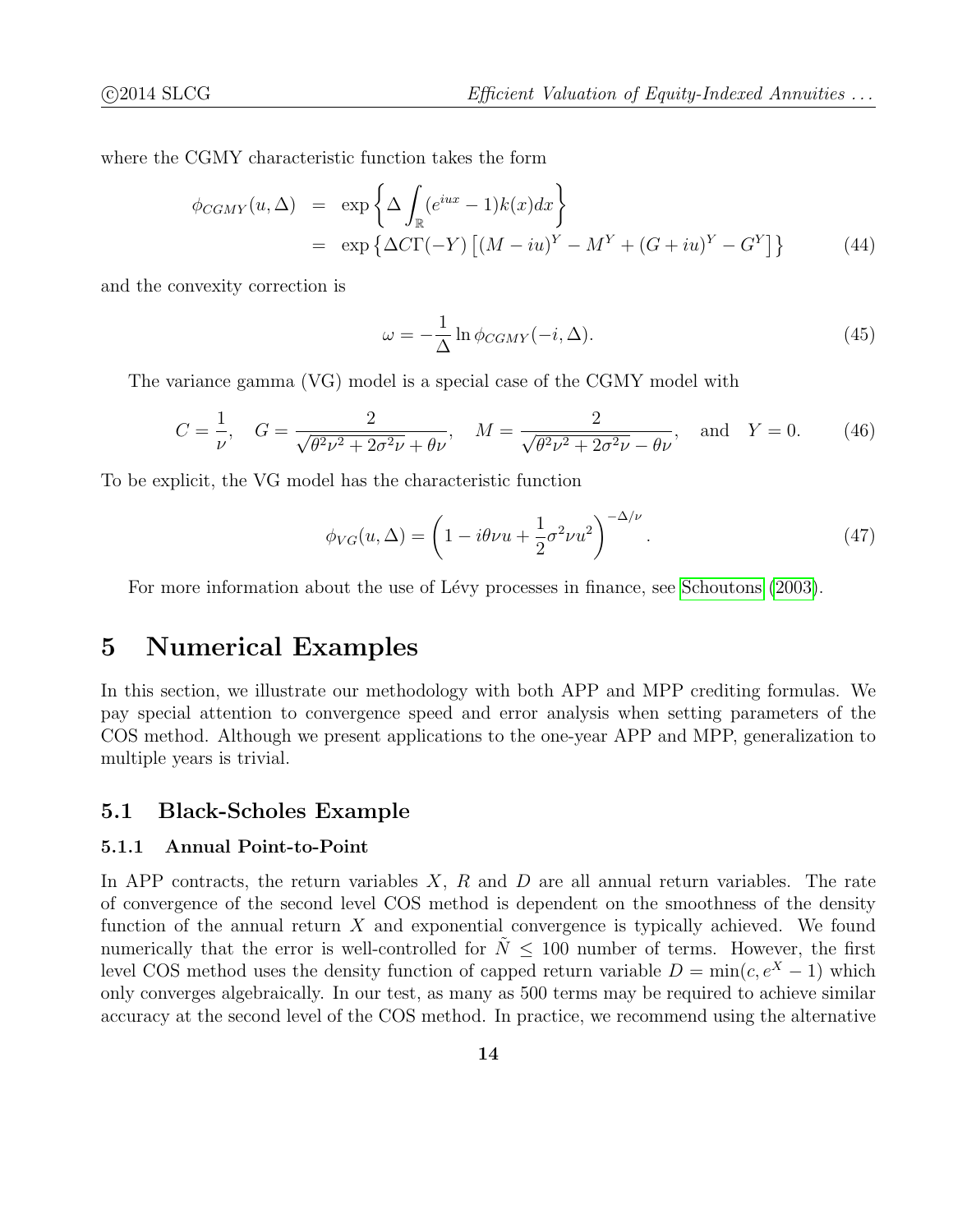one-level COS approach in Section [4.1](#page-9-2) to handle the APP type contracts. Moreover, there is no need to perform a pre-calculation matrix in the one-level COS method.

The parameters used for the Black-Scholes model in our example are as follows: the risk free rate  $r = 3\%$ , the dividend yield  $q = 1\%$ , the volatility  $\sigma = 20\%$  and the insurer rate  $\hat{r} = 5\%$ . For the EIA contract, we set minimum guaranteed return for one year  $g = 3\%$ , with an annual cap  $c = 8\%$ . The initial EIA investment is assumed to be  $K = $1,000$ . The choice of parameters used in the COS method  $[a, b]$  and N warrants further discussion.

Fourier expansion relies on the annual return  $X$ , which follows a normal distribution with mean  $r - q$  and volatility  $\sigma$ , therefore, according to suggestions by [Fang and Oosterlee \(2008\)](#page-20-0) the truncated range [a, b] should be set to  $[r - q - 10\sigma, r - q + 10\sigma]$ , or roughly [-10 $\sigma$ , 10 $\sigma$ ]. Using the default  $\sigma = 20\%$ , we eventually set the truncated range  $[a, b] = [-2, 2]$ .

To compute an accurate reference value for comparison, we used a large number of terms  $(N = 200)$ . We find decaying error as N increases, and the calculation error as a function of N is presented in Figure [1.](#page-14-0)

<span id="page-14-0"></span>Figure 1: Annual point-to-point (APP) equity-indexed annuity estimation error within the Black-Scholes model using the COS method.



Using roughly  $N = 30$  we achieve an accuracy on the scale of  $10^{-5}$ . The error decreases further with increasing N and for  $N \geq 50$  the error is at the 10<sup>-8</sup> level.

In Figure [2,](#page-15-0) we illustrate the dependence of the EIA value and vega on the volatility  $\sigma$  of the underlying index in the Black-Scholes model. The range of volatility used for testing purposes is 10% to 40%. For the COS method, we varied the range  $[a, b]$  as a function of volatility levels  $[-10\sigma, 10\sigma]$ . As a comparison, we also computed the EIA value and vega using Monte Carlo simulations with 10,000 replications. Since vega represents changes of the EIA value with respect to changes in the volatility parameter  $\sigma$ . To obtain a better accuracy in our simulation of vega, we fixed a common random seed in the simulations. For a given volatility  $\sigma$ , vega is computed as the changes in the annuity value given an infinitesimal change in the volatility  $\sigma \pm \kappa \sigma$ , where  $\kappa$  is a small value.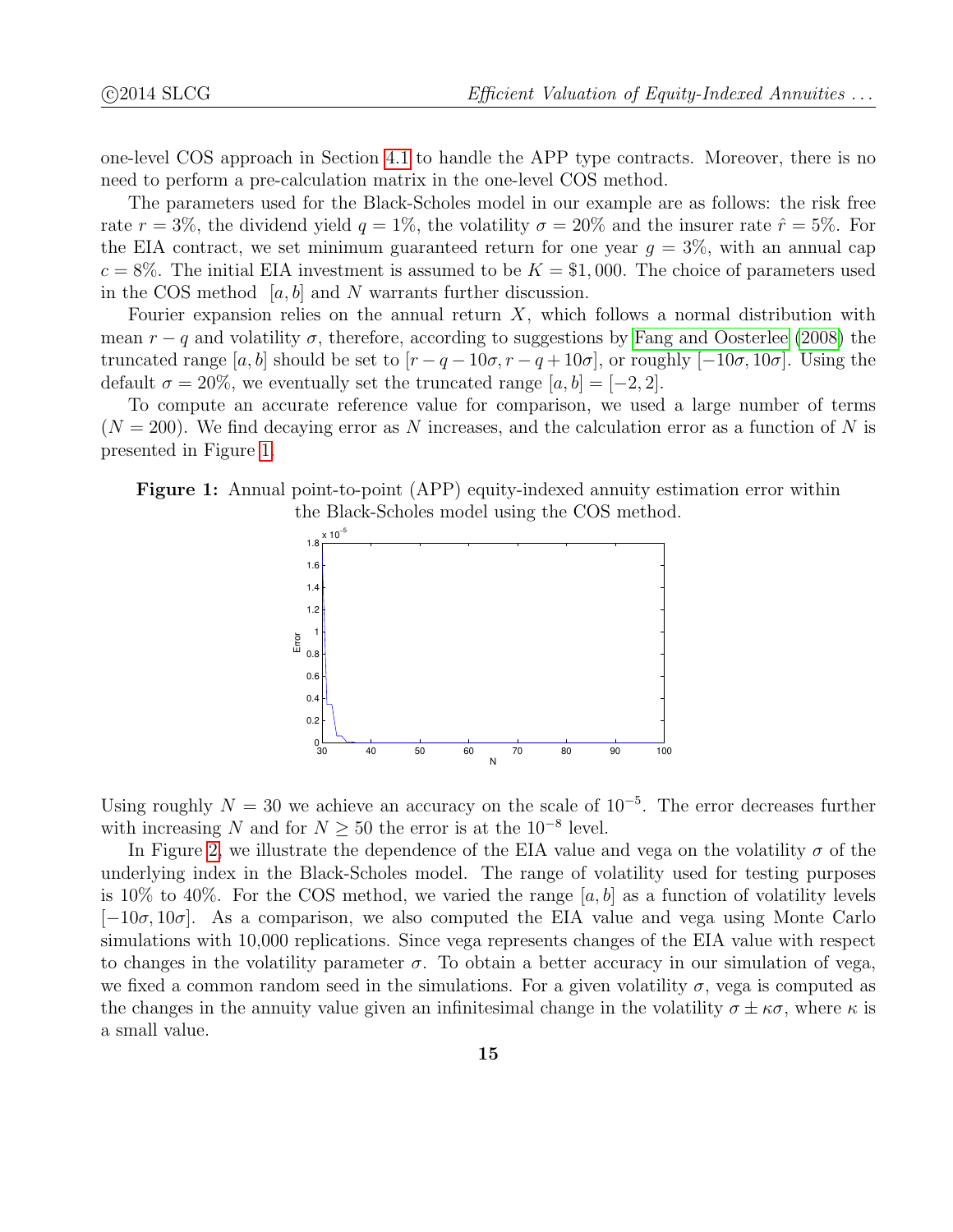

Figure 2: Annual point-to-point (APP) equity-indexed annuity value and vega estimation within the Black-Scholes model using the COS method.

<span id="page-15-0"></span>Although the behavior of the two numerical approximations agrees quite well, the results of the Monte Carlo simulations contain much more noise than the smooth results of the COS method. This is despite the fact that 10,000 simulations are used for the Monte Carlo results and only 50 terms are used for the COS method.

#### 5.1.2 Monthly Point-to-Point

We use the two-level COS method in the Black-Scholes model to value a MPP with  $n = 12$  for 12 observation periods and a monthly cap of  $c = 2\%$ . Since  $X_j$  is the monthly return variable with a normal distribution, we used the range  $\left[\tilde{a}, \tilde{b}\right] = \left[-10\sigma/\sqrt{n}, 10\sigma/\sqrt{n}\right]$ . In preparation for the volatility dependence illustration where  $\sigma = 10\% - 40\%$ , we fixed the range  $[\tilde{a}, \tilde{b}] = [-1, 1]$ calculated by using the maximum volatility 40%.

We find that 100 for both  $N$  and  $N$  provide good accuracy. Therefore, the two-level COS method relies on the calculation of a  $100 \times 100$  matrix U (Equation [\(27\)](#page-9-3)) that depends on the monthly cap, c, and on the interval,  $[a, b]$ <sup>[4](#page-0-0)</sup>

Since the capped return  $D = \sum_{j=1}^{12} C_j = \sum_{j=1}^{12} \min(c, e^{X_j} - 1)$  has a smaller volatility than the annual return, we use  $a = -10\sigma = -4$  and  $b = nc = 0.24$  for the first level of the COS method. (Note that as we point out before, D's domain is  $[-n, nc]$ .) To show the convergence rate as a function of N, we use the Black-Scholes characteristic function in Equation  $(41)$  instead of the

<sup>4</sup> Calculation of these matrix elements takes approximately 90 seconds on an i7 machine with 8G of RAM. Further gains in efficiency can be realized by using parallel computing tools.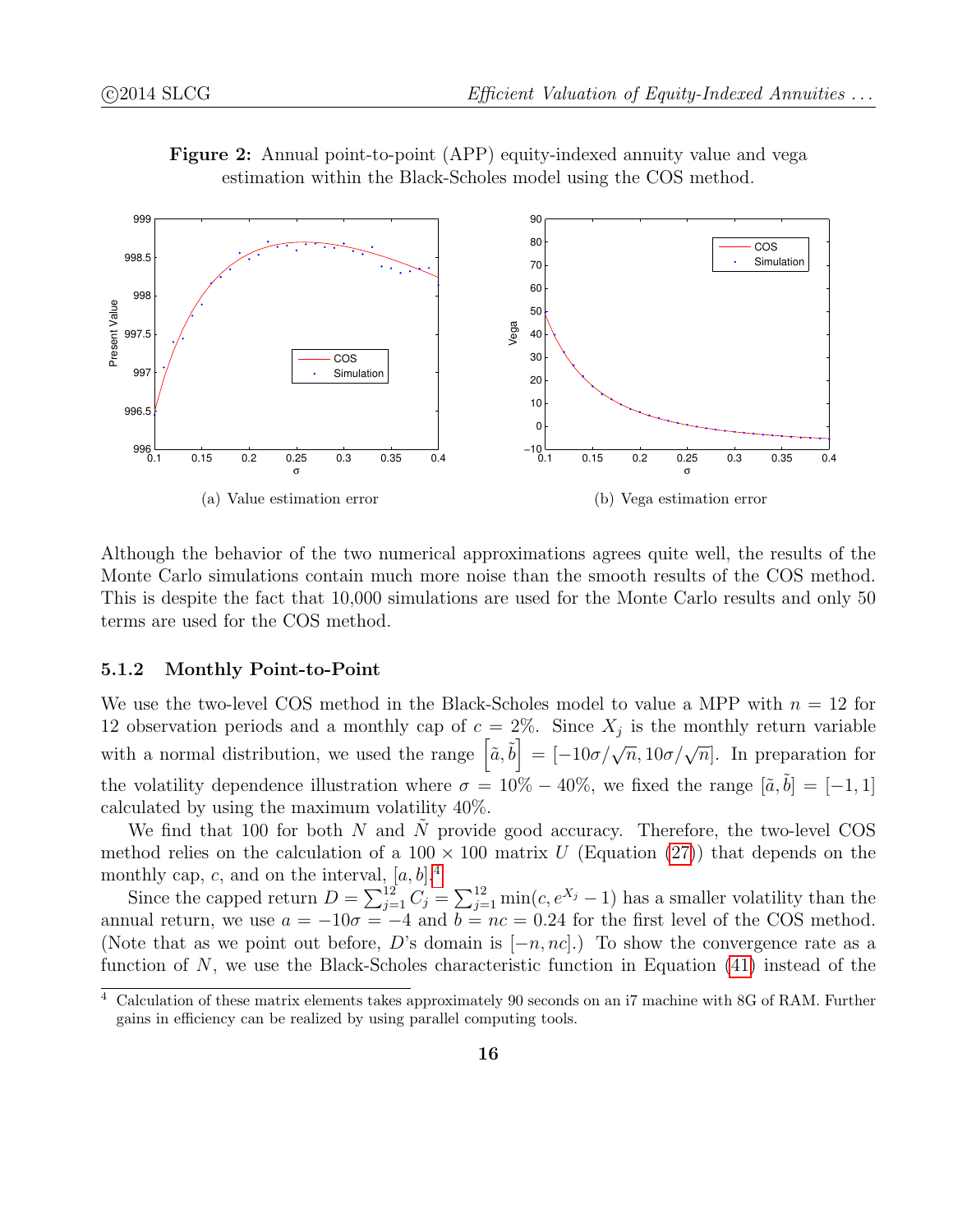second application of COS method and vary the number of terms N. Our results are presented in Figure [3\(a\).](#page-16-0) The error is no longer appreciable when  $N \geq 70$ .

To show the convergence on the second level of the COS method, we fix  $N = 100$  and vary the number  $N$ . The error is estimated by comparing the value obtained using the two-level COS method with the BS characteristic function of [Bernard et al. \(2011\)](#page-20-7). The results are illustrated in Figure [3\(b\).](#page-16-1)

Figure 3: Example of numerical convergence for a monthly point-to-point (MPP) equity-indexed annuity within the Black-Scholes model using the COS method.

<span id="page-16-0"></span>

<span id="page-16-1"></span>In Figure [4,](#page-17-0) we illustrate the dependence of the EIA value and vega on the volatility of the underlying index in the Black-Scholes model. As in Figure [2,](#page-15-0) we also computed the EIA value and vega using Monte Carlo simulations with 10,000 replications.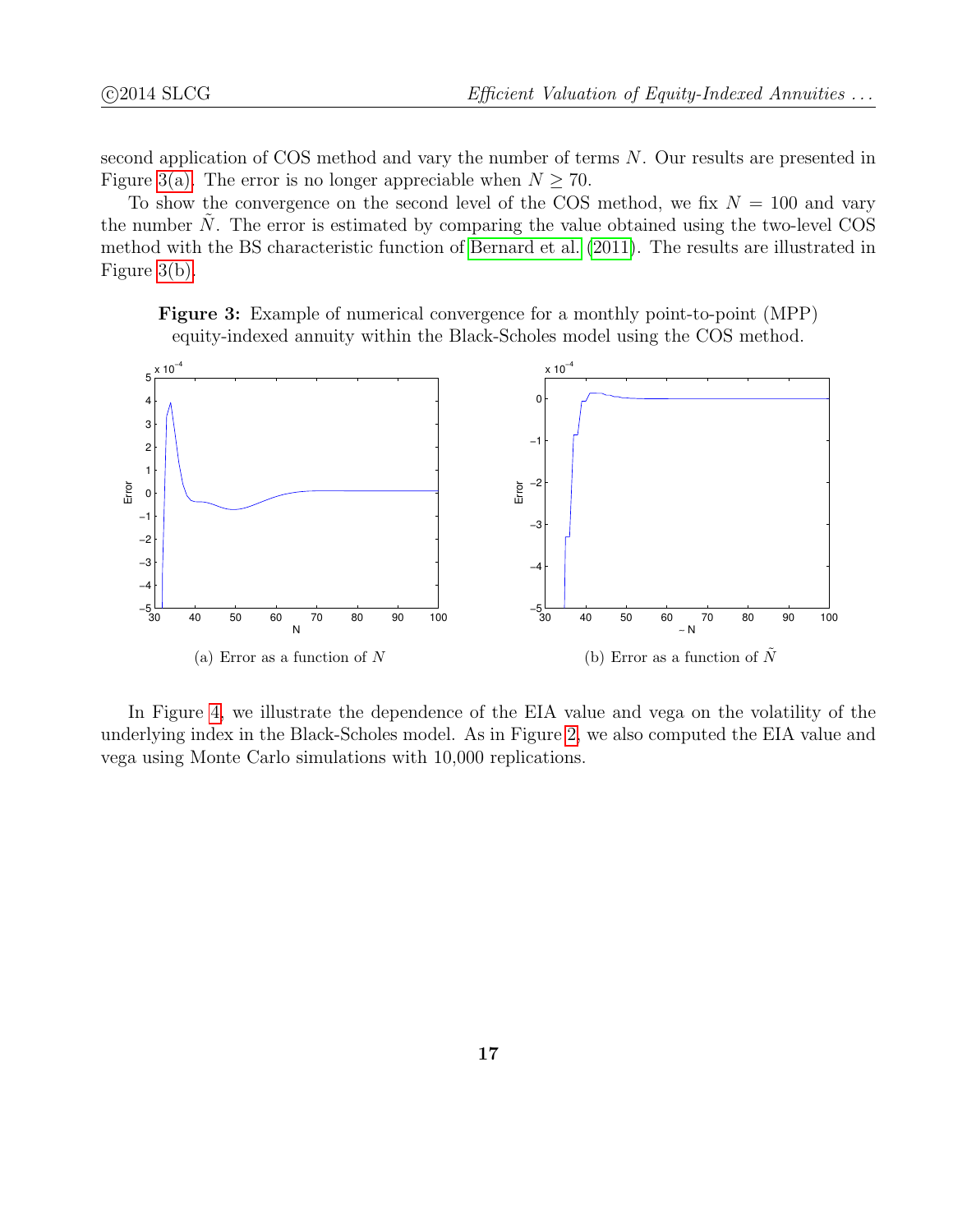

Figure 4: Monthly point-to-point (MPP) equity-indexed annuity value and vega estimation within the Black-Scholes model using the COS method.

<span id="page-17-0"></span>We once again see the agreement between the behavior of the two numerical approximations. Monte Carlo simulations with a similar level of smoothness for either value of the EIA require significantly more computational resources than the two-level COS method described here.

#### 5.2 CGMY Example

#### 5.2.1 Annual Point-to-Point

We use model parameters  $C = 25$ ,  $G = 95$ ,  $M = 95$ , and  $Y = 0.25$  for the CGMY model. The parameter set is chosen to be close to the parameter set calibrated by the S&P 500 index in found in [Carr et al. \(2002\)](#page-20-12). To determine the region  $[a, b]$  to use for the COS method, we estimate the standard deviation of returns resulting from this price process. We use the COS method to estimate the standard deviation by numerically computing both  $\mathbb{E}(X^2)$  and  $\mathbb{E}(X)$  and the fact that  $var(X) = \mathbb{E}(X^2) - \mathbb{E}(X)^2$ . Using the above CGMY parameters, we find that the standard deviation of the distribution is approximately 12.61% and as a result use  $[a, b] = [-10\sigma, 10\sigma] \approx [-1.26, 1.26]$ .

In Figure [5,](#page-18-0) we show the convergence of the COS method to the product value of \$997.4387 as a function of the number of terms in the series.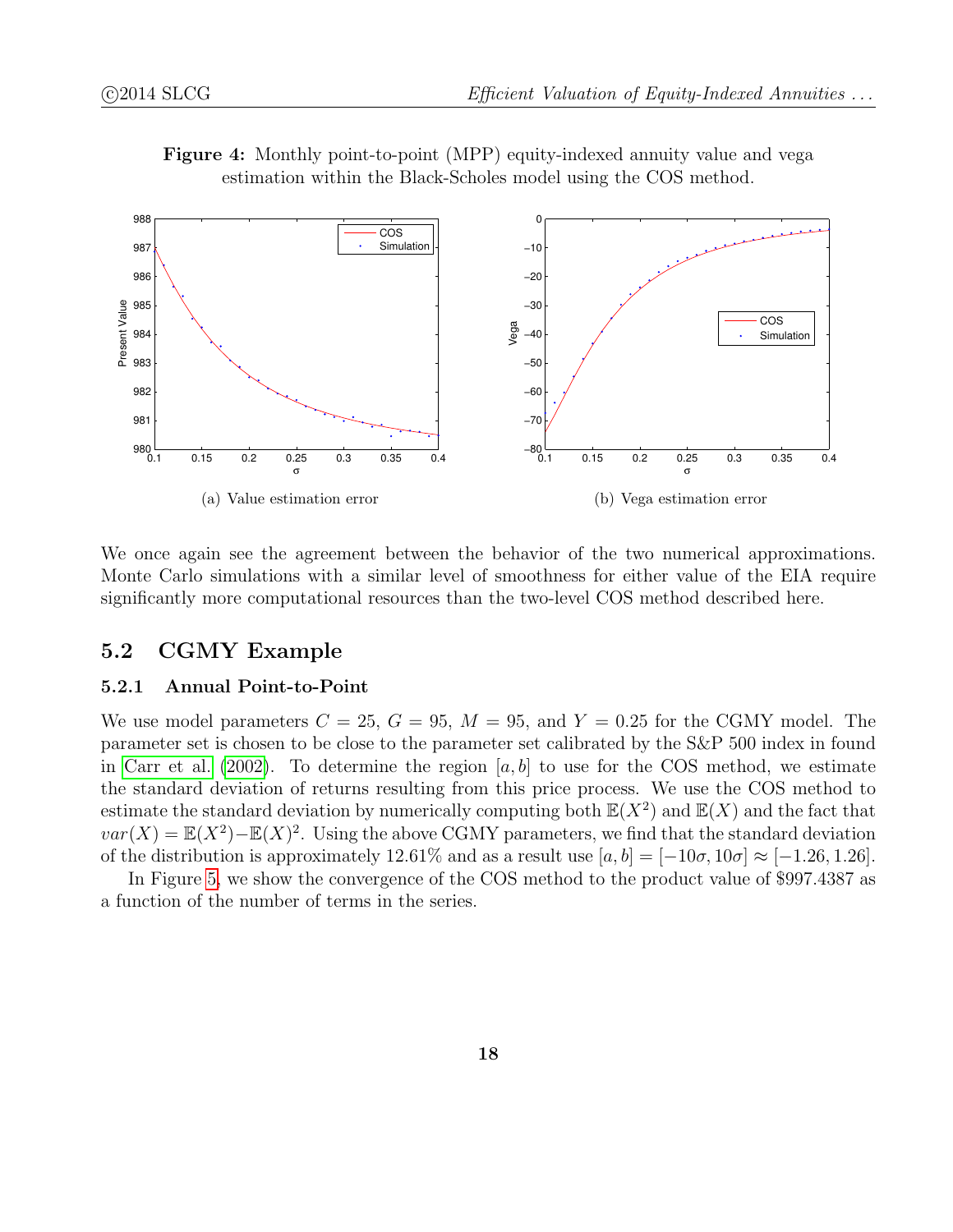<span id="page-18-0"></span>

Our results indicate that a relatively small number of terms is required –  $N \geq 50$  – to reach an adequate level of precision.

#### 5.2.2 Monthly Point-to-Point

For a MPP product with a 2% cap, the product value is \$985.4757. For this case, we choose  $[\tilde{a}, \tilde{b}] = [-1.26/\sqrt{12}, 1.26/\sqrt{12}] = [-0.36, 0.36]$  and  $[a, b] = [-1.26, 0.24]$ . In Figure [6,](#page-19-0) we show the convergence of the two-level COS method for different number of terms.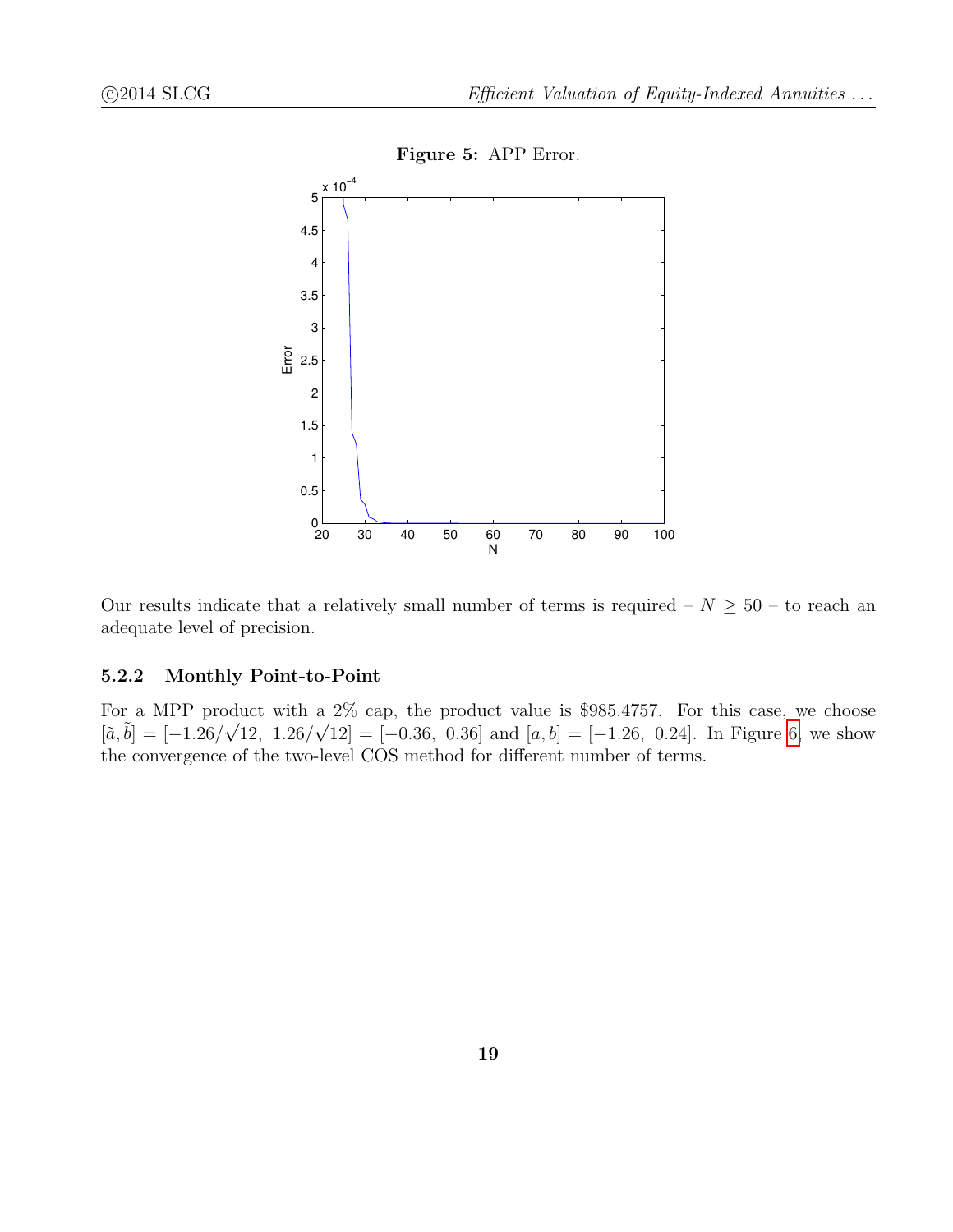

Figure 6: Example of numerical convergence for a monthly point-to-point (MPP) equity-indexed annuity within the CGMY model using the COS method.

<span id="page-19-0"></span>For both levels, the COS uses roughly 50 steps to converge to the desired accuracy level.

As we have discussed before, the truncation range  $[a, b]$  should be set according to the size of volatility. However, we observe that a larger size  $[a, b]$  typically results in a slower rate of convergence. Though the there is a high rate of convergence in our examples, this number could rise significantly if a larger truncation region is required.

# 6 Conclusions

In this paper, we proposed an algorithm that efficiently values point-to-point EIAs under general Lévy-process based index returns by extending the COS method of [Fang and Oosterlee \(2008\)](#page-20-0). We expressed the value of an EIA contract as a series of characteristic function evaluations. We presented several Lévy process examples, including the Black-Scholes model and the CGMY model, to illustrate the effectiveness of the algorithm. We also showed how the algorithm can be used to efficiently compute EIA market sensitivities, facilitating hedging of these instruments. Finally, we presented a numerical analysis of the convergence and efficiency of the numerical valuation approach suggested here.

Although we focused on the point-to-point design and gave particular examples of price processes, our methodology is much more general. It can be applied to nearly any path-dependent option embedded in an EIA and can be based on any price process that has a closed-form charac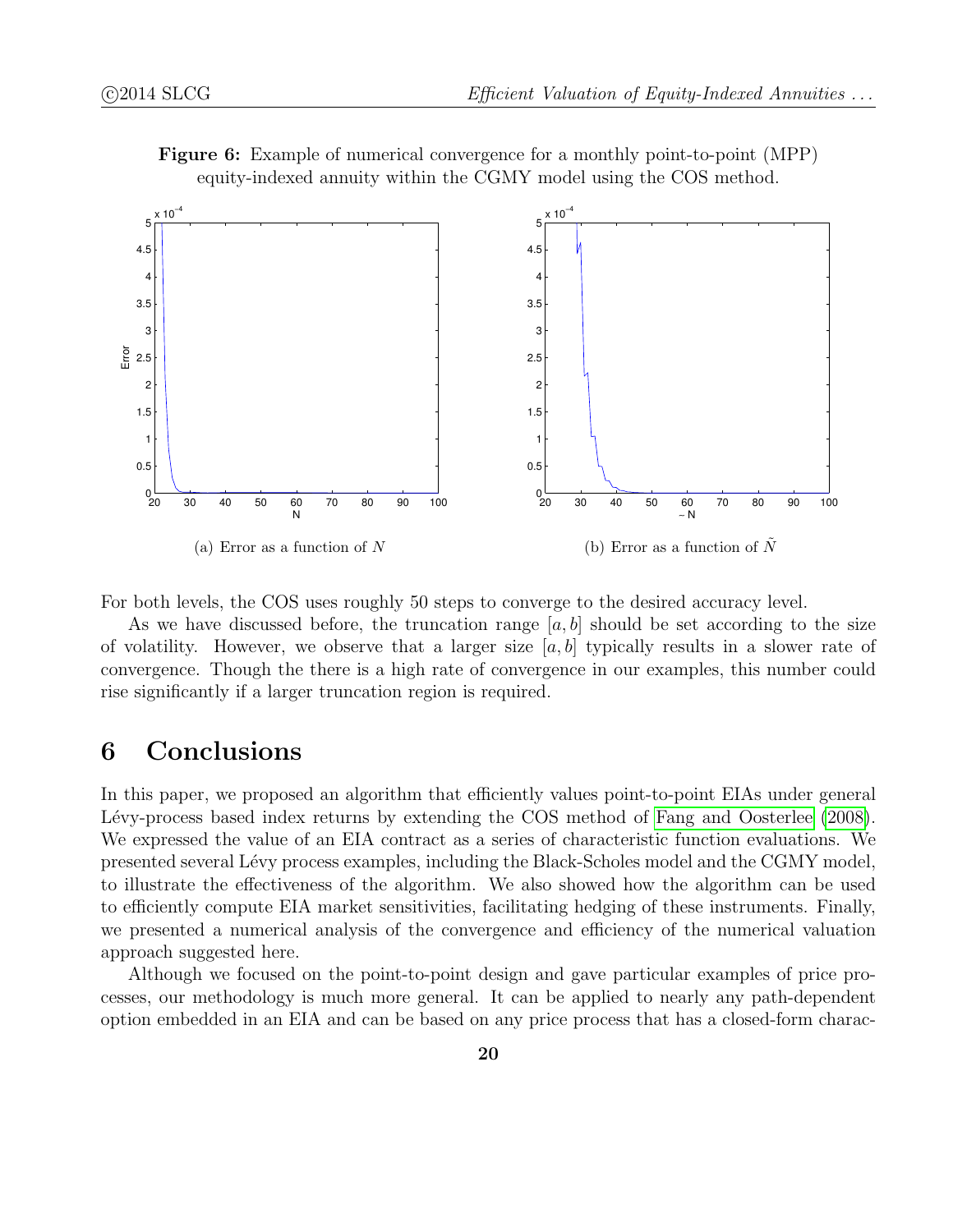teristic function. Future research directions include the study of alternative bases for the expansion as well as the application of our methodology to other annuity payoff structures.

# References

- <span id="page-20-6"></span>L. Ballotta. Efficient pricing of ratchet equity-index annuities in a variance-gamma economy. North American Actuarial Journal, 14(3):355–368, 2010.
- <span id="page-20-8"></span>C. Bernard and P. Boyle. A natural hedge for equity indexed annuities. Annals of Actuarial Science, 5(2):211–230, 2011.
- <span id="page-20-11"></span>C. Bernard and W. Li. Pricing and hedging of cliquet options and locally capped contracts. SIAM Journal on Financial Mathematics, 4(1):353–371, 2012.
- <span id="page-20-7"></span>C. Bernard, P. Boyle, and W. Gornall. Locally-capped investment products and the retail investor. Journal of Derivatives, 18(4):72–88, 2011.
- <span id="page-20-4"></span>P. Boyle and W. Tian. The design of equity-indexed annuities. Insurance: Mathematics and Economics, 43(3):303–315, 2008.
- <span id="page-20-12"></span>P. Carr, H. Geman, D. Madan, and M. Yor. The fine structure of asset returns: An empirical investigation. Journal of Business, 75(2):305–332, 2002.
- <span id="page-20-10"></span>F. Fang and C. Oosterlee. A Fourier-based valuation method for bermudan and barrier options under Heston's model. SIAM Journal of Financial Mathematics, 2(1):439–463, 2011.
- <span id="page-20-0"></span>F. Fang and C. W. Oosterlee. A novel pricing method for european options based on fourier-cosine series expansions. SIAM Journal on Scientific Computing, 31(2):826–848, 2008.
- <span id="page-20-9"></span>F. Fang and C. W. Oosterlee. Pricing early-exercise and discrete barrier options by fourier-cosine series expansions. Numerische Mathematik, 114:27–62, 2009.
- <span id="page-20-3"></span>P. Gaillardetz and S. Lin. Valuation of equity-linked insurance and annuity products with binomial models. North American Actuarial Journal, 10(4):117–144, 2006.
- <span id="page-20-1"></span>S. Jaimungal. Pricing and hedging equity indexed annuities with variance-gamma deviates. 2004. Working Paper.
- <span id="page-20-2"></span>S. Jaimungal and V. Young. Pricing equity-linked pure endowments with risky assets that follow Lévy processes. *Insurance: Mathematics and Economics*, 36(3):329–346, 2005.
- <span id="page-20-5"></span>M. Kijima and T. Wong. Pricing of ratchet equity-indexed annuities under stochastic interest rates. Insurance: Mathematics and Economics, 41(3):317–338, 2007.